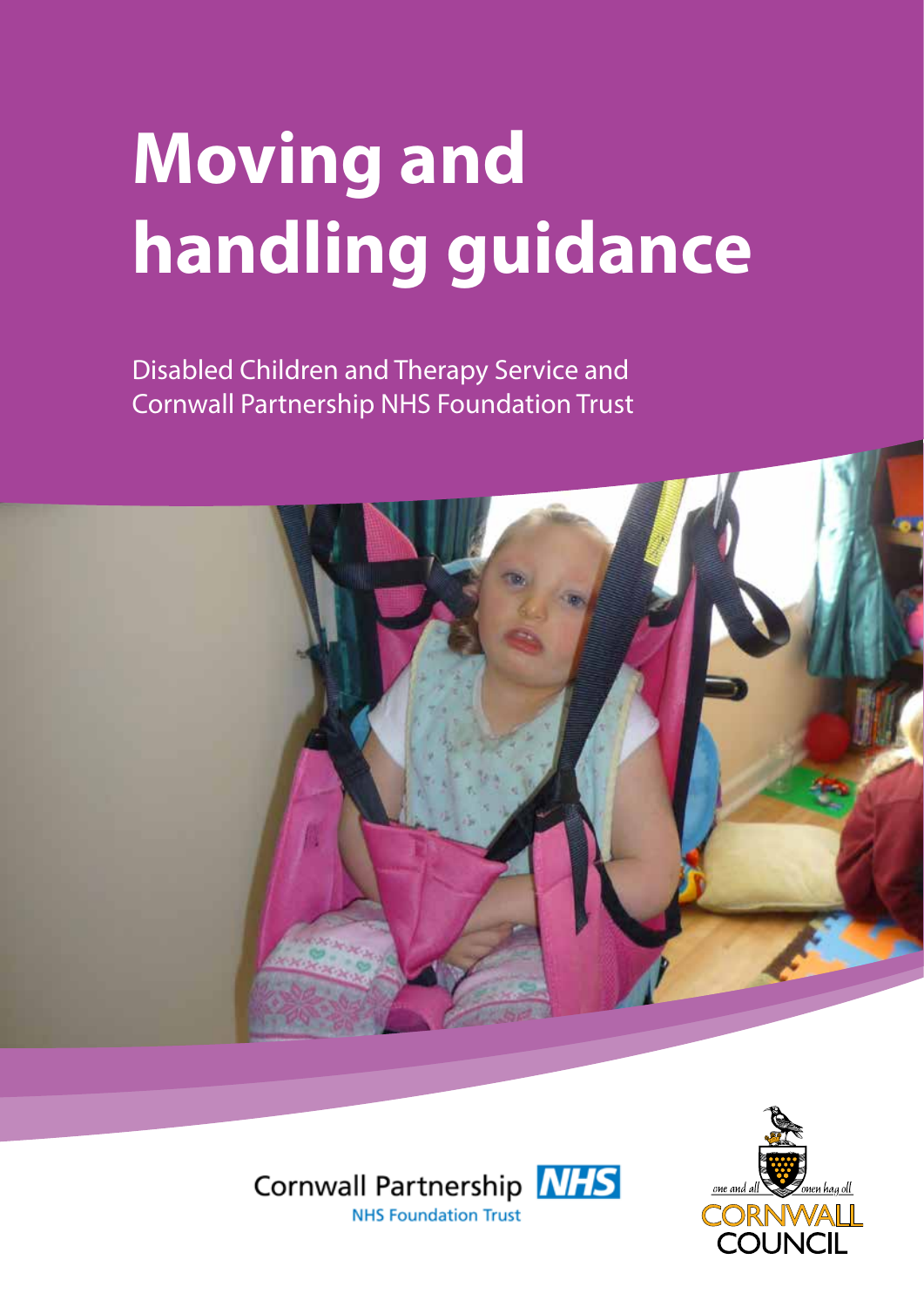### **Index**

| 1                | <b>Introduction</b>                         | $\overline{\mathbf{3}}$ |
|------------------|---------------------------------------------|-------------------------|
| 2 <sup>7</sup>   | <b>Related council policies</b>             | 3                       |
| 3 <sup>7</sup>   | <b>Legislation and national guidance</b>    | 4                       |
| 4                | <b>Legislative background</b>               | 4                       |
| 5                | <b>Roles and responsibilities</b>           | 5                       |
|                  | <b>6 Standards and practice</b>             | 5                       |
|                  | 7 Equipment                                 | 6                       |
|                  | 8 Training                                  | 6                       |
| 9                | <b>Dress code</b>                           | 7                       |
|                  | <b>10 Transport</b>                         | 8                       |
|                  | <b>11 Hoist guidelines</b>                  | 8                       |
|                  | 12 Near misses, accidents                   | 8                       |
|                  |                                             |                         |
|                  | <b>Appendices</b>                           |                         |
| $\mathbf{1}$     | <b>National Back Exchange standards</b>     | 9                       |
| $2 \overline{ }$ | <b>Competencies for staff</b>               | 13                      |
|                  | <b>3</b> Definitions                        | 19                      |
|                  | 4 Risk assessment                           | 20                      |
|                  | 5 Moving and handling risk assessment forms | 23                      |
|                  | <b>6 Training needs matrix</b>              | 33                      |
|                  | 7 Training needs records                    | 34                      |
|                  | 8 Current moving and handling advisors      | 34                      |
|                  | 9 Accidents, near misses and RIDDOR         | 35                      |
|                  | 10 Flow chart for procedures                | 36                      |

#### **Alison Taylor**

Paediatric Occupational therapist Disabled Childrens and Therapy Team (East) 2 June 2017 Review date: August 2019/20

#### **Diane Swallow**

Moving and Handling Lead Cornwall Foundation Trust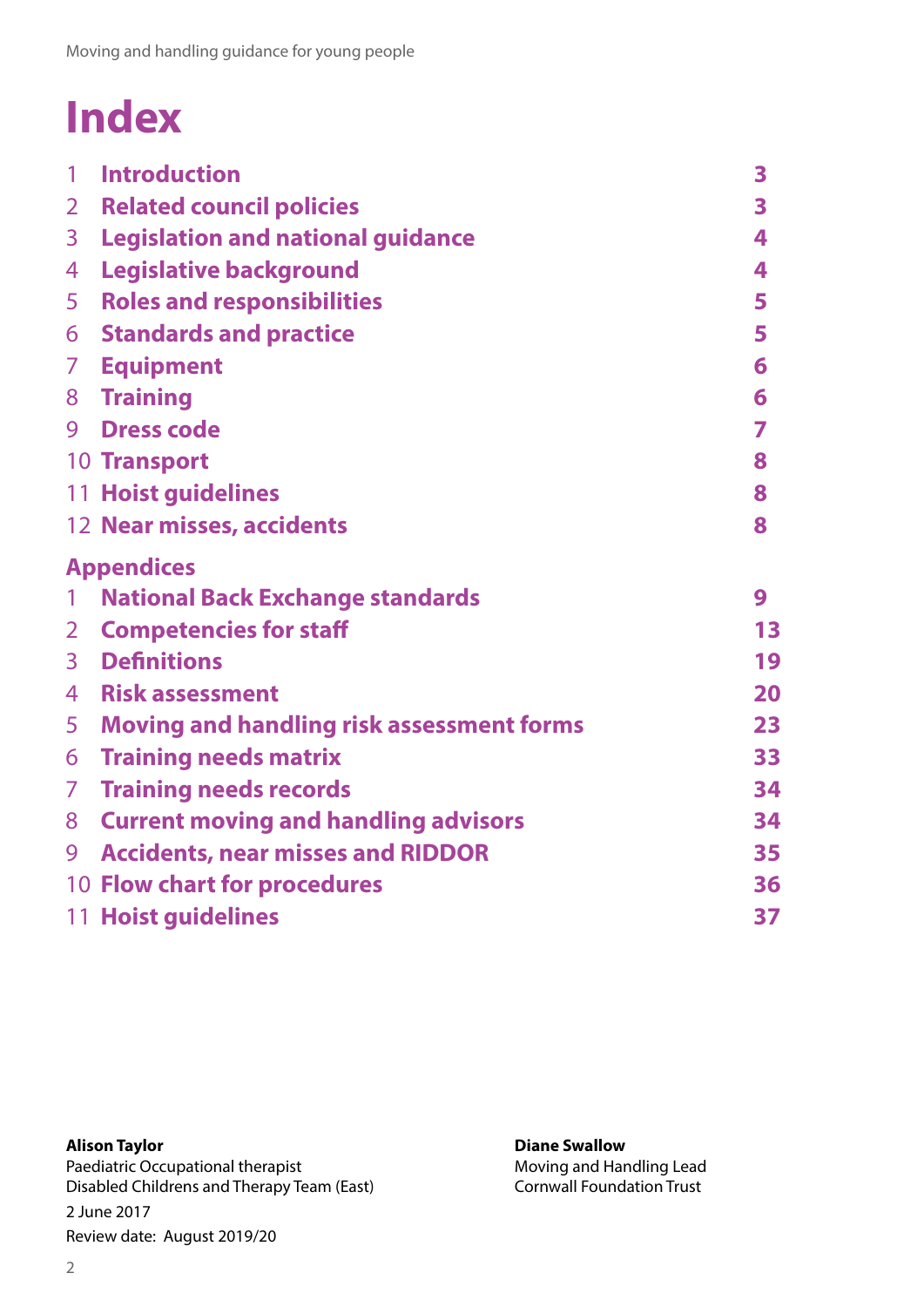### 1. **Introduction**

This guidance note is written to provide practical support for managers and staff in meeting Cornwall Council's Moving and Handling policy. This is guidance for staff working with disabled children and young people from 0-18 years old and child family service (Cornwall Foundation Trust CFT). Cornwall Council has agreed to use the National Back Exchange Standards (see Appendix 1).

#### **Standards are needed for the following reasons**:

- To ensure we are compliant with the law;
- To reduce the risks to children, young people, parents/carers and staff resulting from poor practice;
- For clarity around who can and cannot undertake moving and handling as it applies to disabled children and young people;
- To ensure staff have completed the train the trainers course to deliver moving and handling training;
- To promote national consistency via the Passport Scheme a document consisting of moving and handling policy, guidance and forms which will be with the disabled child or young person throughout all the places they visit;
- To set a standard that all staff should be aware of in the approach for children and young people that they adhere to;
- For some disabled children and young people it will be necessary to assist with their transfers, for activities of daily living, safety etc.
- As the aim of both agencies is to deliver and promote standards for moving and handling across all sectors in line with evolving research evidence.

"Good moving and handling should be comfortable and help all involved to achieve their aims. The Manual Handling Practitioner (MHP) should offer help to facilitate achieving the agreed outcomes"

(Manual handling of children, National Back Exchange, 2011).

### 2. **Related council/Trust policies**

Staff should have a working knowledge of the following policies/documents

#### **Council policies:**

#### **Health and safety policy**

Cornwall Council intranet, Health Safety and Wellbeing, Policies and Guidance

#### **Risk assessment policy**

Cornwall Council intranet, Health Safety and Wellbeing, Policies and Guidance http://cornwallcouncilintranet.cc.cornwallonline.net/default.aspx?page=5128

#### **Moving and handling (including person moving and handling) policy**

Cornwall Council Intranet, Health Safetyand Wellbeing, Policies and Guidance, Manual Handling http://cornwallcouncilintranet.cc.cornwallonline.net/default.aspx?page=5117

**Dress code policy** - See section 9

**Transport** - See section 10

#### **Accidents and incident reporting policy** Cornwall Council intranet, Health Safety and Wellbeing, Policies and Guidance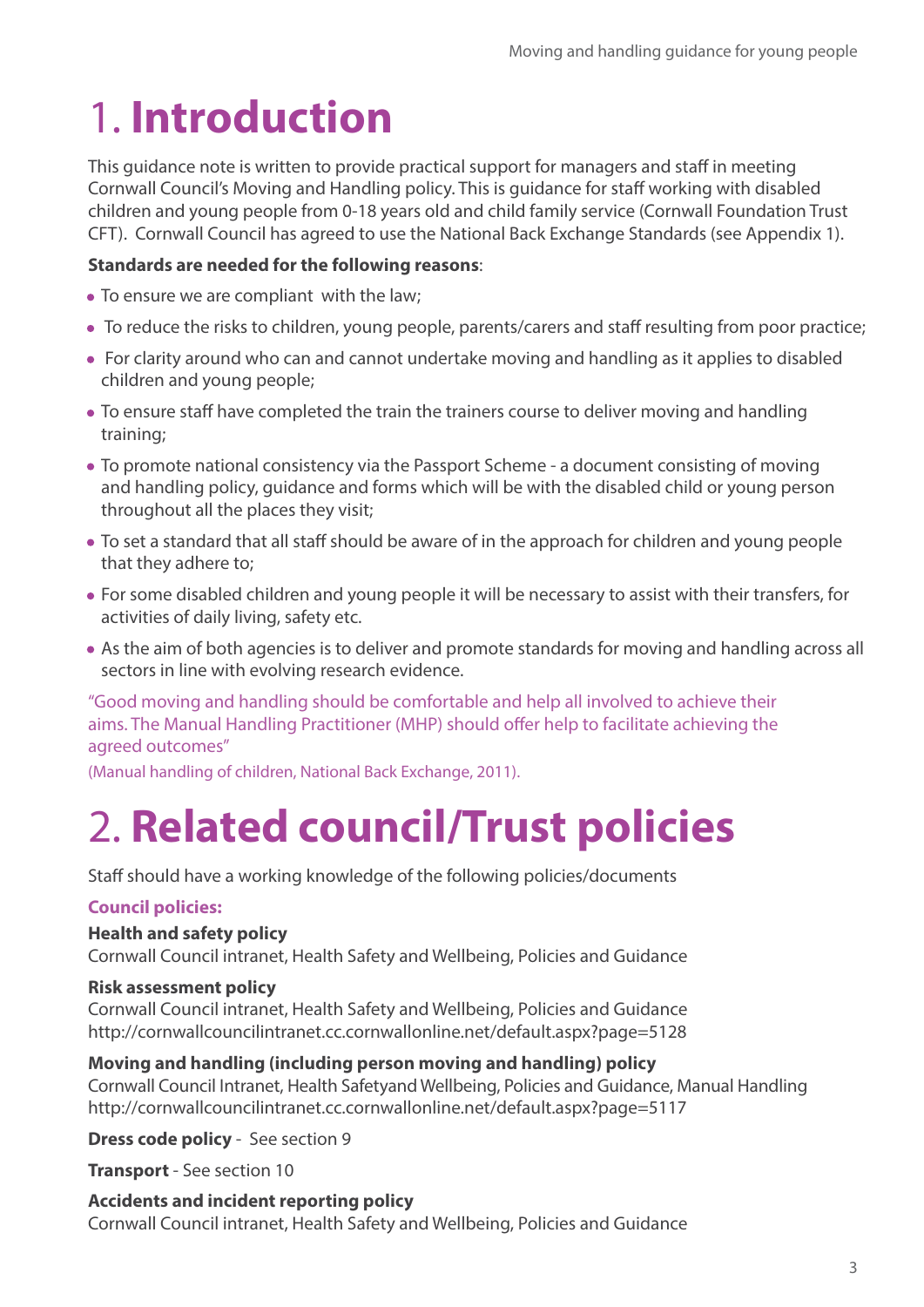#### **Trust policies:**

#### **CFT health and safety policy**

http://www.cornwallfoundationtrust.nhs.uk/DocumentsLibrary/CornwallFoundationTrust/Policies/ SafetyAndRisk/HealthAndSafety/HS00314Validation.pdf

#### **Risk management**

http://www.cornwallfoundationtrust.nhs.uk/DocumentsLibrary/CornwallFoundationTrust/Policies/ Corporate/Governance/GOV01613Validation.pdf

#### **Moving and handling Trust Policy**

http://www.cornwallfoundationtrust.nhs.uk/DocumentsLibrary/CornwallFoundationTrust/Policies/ SafetyAndRisk/HealthAndSafety/HS00509.pdf

#### **Dress code and ID policy**

http://www.cornwallfoundationtrust.nhs.uk/DocumentsLibrary/CornwallFoundationTrust/Policies/ Corporate/Governance/GOV00614Validation.pdf

#### **Transporting and transferring Service users**

http://www.cornwallfoundationtrust.nhs.uk/DocumentsLibrary/CornwallFoundationTrust/Policies/ SafetyAndRisk/HealthAndSafety/RM0032008.pdf

#### **Transporting: Guidelines for Paediatric Home Care Staff**

http://www.cornwallfoundationtrust.nhs.uk/DocumentsLibrary/CornwallFoundationTrust/Policies/ Clinical/ClinicalGuidelines/PCS00711Validation.pdf

#### **Policy and Procedure for the Reporting and**

#### **Management of Accidents, Incidents and Near Misses**

http://www.cornwallfoundationtrust.nhs.uk/DocumentsLibrary/CornwallFoundationTrust/Policies/ Corporate/Governance/GOV01514Validation.pdf

### 3. **Related legislation and national guidance**

**Health and Safety at Work Act 1974 Human Rights Act 1998 Manual Handling Operations Regulations 1992 Lifting Operations and Lifting Equipment Regulations (LOLER) 1998 Provision and Use of Work Equipment (PUWER) 1998 Management of Health and Safety at Work Regulations 1999 Children Act 1989 and 2004 Carers and Disabled Children Act 2000 and Carers (Equal opportunities) Act 2004 Mental Capacity Act 2005 Equality Act 2010 Children and Families Act 2014 Chronically Sick and Disabled Persons Act 1970 Standard 2 Competent and Capable Workforce Criterion 9 Moving and Handling and Standard 3 Safe Environment Criterion 4 Moving and Handling NHS LA Risk Management Care Act 2015 CQC Regulations**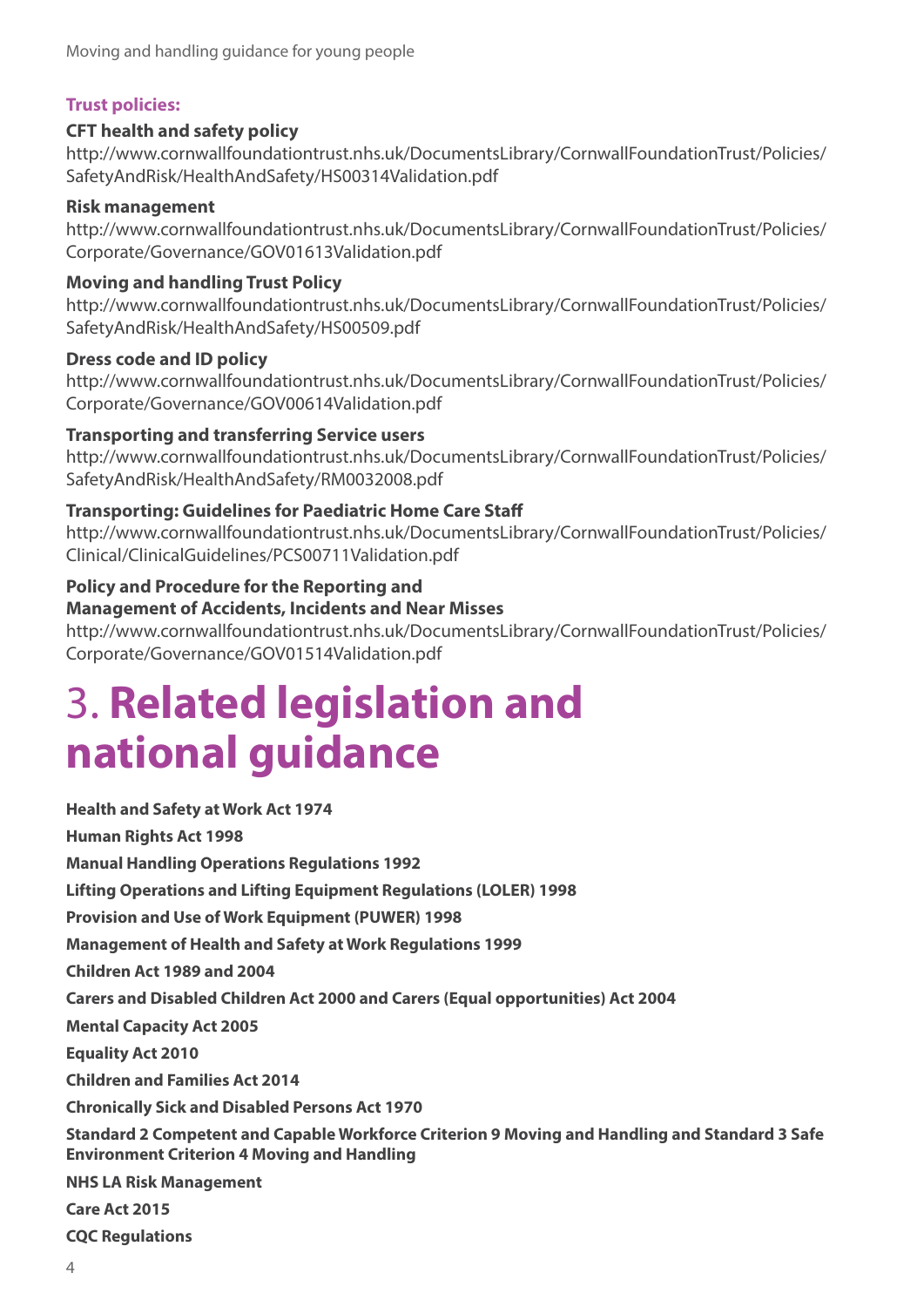# 4. **Legislative background**

Both the Management of Health and Safety at Work Regulations 1999 and the Moving and Handling Operations Regulations 1992 (MHOR 1992) are an integral part of the Health and Safety at Work Act 1974. The Act imposes duties on the employer (Cornwall Council) to manage the risks associated with the moving and handling of loads. Work equipment is regulated under the provision and use of Work equipment Regulations 1992 this places a duty on the employer to ensure that work equipment is so constructed or adapted as to be suitable for the purpose for which it is to be used. The Lifting operations and lifting equipment regulations (LOLER) 1998 imposed further detailed duties on the employer and this was to ensure the strength and stability of lifting equipment to ensure that a person will not be crushed, trapped, struck or fall from it.

Statutory requirement places a duty on employers to identify all moving and handling operations, which put people at risk of injury and either, eliminate or reduce the risk to an acceptable minimum. This is achieved by identifying the hazards associated with the task or equipment by putting control measures in place to reduce the risk of harm, recording those risks, and putting systems in place to monitor and review practice. The staff have a duty of care to record any defaults on the equipment and to report it to the appropriate person. The employer has a responsibility to ensure there are safe practices and risk assessments undertaken and reviewed regularly or when circumstances change.

Ref: HSE www.gov.uk

### 5. **Roles and responsibilities**

Managers have a responsibility to staff as outlined in the Moving and Handling Policy

#### **Moving and Handling (including person moving and handling) Policy**

Ref: Cornwall Council intranet, Health Safety and Wellbeing, Policies and Guidance, Manual Handling http://cornwallcouncilintranet.cc.cornwallonline.net/default.aspx?page=5117

#### **Moving and handling Trust Policy**

http://www.cornwallfoundationtrust.nhs.uk/DocumentsLibrary/CornwallFoundationTrust/Policies/ SafetyAndRisk/HealthAndSafety/HS00509.pdf

When necessary, disabled children and young people should be assessed for moving and handling to ensure their needs are met.

All staff have different roles and responsibilities in ensuring the safety and welfare of disabled children and young people in relation to moving and handling. People need to be aware of training in terms of their own safe practice and continuing professional development.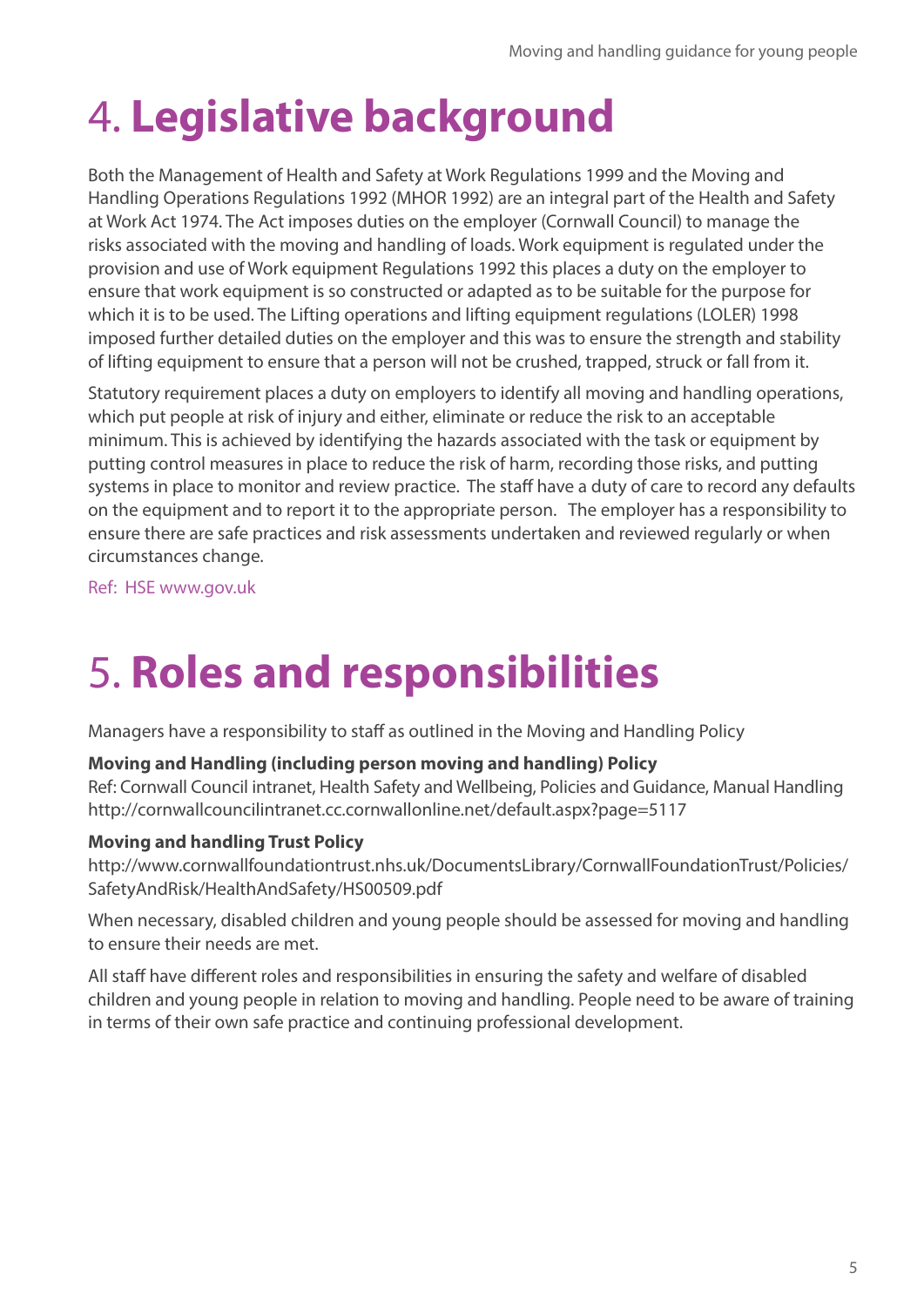### 6. **Standards and practice**

#### 6.1 Risk assessment

Line managers (or those in an equivalent role) are responsible for ensuring that moving and handling risk assessments are completed (Appendix 4). These will identify the steps needed to reduce the risk of injury, the need for staff training and the need for equipment. Moving and handling advisors may provide support in carrying out the risk assessments for their area.

- 6.1.2 A competent member of staff, in liaison with the key worker, will carry out manual handling risk assessments for individual clients as appropriate. Staff from other disciplines e.g. physiotherapists and occupational therapists may also need to participate in the assessment process.
- 6.1.3 Assessments for children and young people's moving and handling activities are recorded either in case file, electronically scanned into Mosiac (Council) or Rio (CFT). (Appendix 5).
- 6.1.4 All risks associated with non-client and client moving and handling activities must be recorded on the template for risk assessments (Appendix 4). The action plan will be included in the assessment and include appropriate target dates for completion (Appendix 5). The assessment and action plan will be monitored in accordance with Cornwall Council's and CFT policy.
- 6.1.5 All generic risk assessments will be reviewed every 12 months by managers and or key workers. If there is an incident/accident which occurs within the 12 month period this will need to be reviewed straight away, to prevent further accidents or incidents recurring. Any learning from these incidents will be shared in staff teams.
- 6.1.6 The completion of the risk assessment form and completing the training needs analysis should highlight training needs for staff, and identify the exact level of training required.

### 7. **Equipment**

- 7.1 Where a need for equipment is identified, advice should be sought from the moving and handling advisor or therapist and appropriate equipment purchased. Consideration must be given to the inspection, servicing and regular maintenance of equipment, and requirements of other specialist areas including medical devices and infection control. **All inspections should be documented.**
- 7.2 All equipment must be regularly cleansed in accordance with the manufacturers guidance and/or the CELS (Community Equipment Loan Store) decontamination policy and guidelines.

#### **Medical Devices Decontamination and Single Use Policy**

http://www.cornwallfoundationtrust.nhs.uk/DocumentsLibrary/CornwallFoundationTrust/ Policies/SafetyAndRisk/InfectionControl/IC01314Validation.pdf

- 7.3 All electrical equipment should be charged as per the manufacturer's guidance.
- 7.4 Hoists should be checked following the LOLER (Lifting Operations and Lifting Equipment Regulations 1998) guidelines and must not be used if there is no service record or the service is not in date.
- 7.5 Slings all slings should be LOLER tested every 6 months and a daily inspection should be carried out and documented that the sling is safe to use. **Any slings which are damaged must not be used and the provider/prescriber contacted.**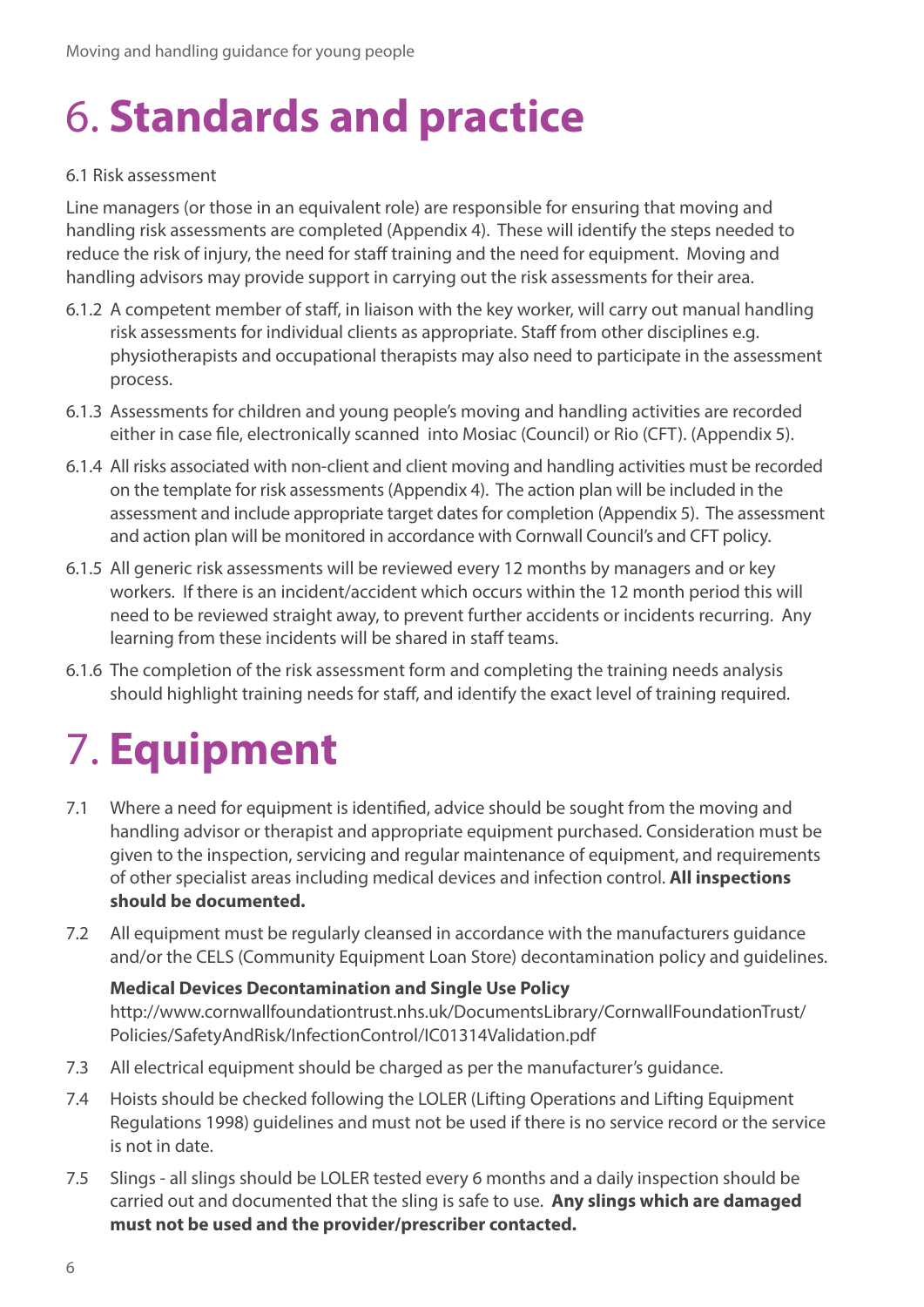### 8. **Training**

All areas should have access to a moving and handling advisor who can offer assessments and advice (Appendix 8).

- 8.1 Role of the moving and handling advisor will be to give advice related to moving and handling with regard to risk assessments, practice, equipment and advice to managers and staff. Each advisor will have undertaken a moving and handling trainers course and ideally have a yearly update and will then be able cascade the training to others in their work place, using a standard powerpoint presentation or as a risk assessment dictates.
- 8.2 Carers who are identified to work with children with moving and handling plans will be trained to carry out moving and handling operations and will be expected to undertake yearly updates.
- 8.3 Training matrix (Appendix 6)

This is a matrix detailing the training requirements for staff and the type of training they need in relation to moving and handling.

### 9. **Dress code**

For your personal safety and to comply with health and safety requirements it is necessary to think about appropriate clothing to wear in the workplace.

- 9.1 Sensible closed in footwear. Shoes must cover the whole foot when working in the kitchen (covered shoes are recommended at all times). It may be necessary to bring appropriate footwear to partake in activities with the young people i.e. to go to the woods, beach etc.
- 9.2 Piercings need to be covered or discreet. **No long earrings should be worn**.
- 9.3 No chains, protruding belt buckles, watches or rings with stones in. All of these items could potentially injure a young person should you be required to use supportive physical intervention strategies or while supporting with personal care. All jewellery (watches included) is worn at the individuals own risk, and they will be held responsible for any injury incurred.
- 9.4 Low cut tops, mini skirts, revealing clothes or inappropriate forms of dress to wear in the presence of young people/adolescents. You should be aware of how much flesh is exposed in different situations - e.g. bending down. Trousers should not be so low slung that underwear is showing. Long shorts can be worn in the summer. Be aware of slogans on t-shirts which may be offensive.
- 9.5 Fingernails should be cut short to prevent injury to our young people. No nail varnish when working in the kitchen.
- 9.6 Hair should be tied back to avoid personal injury.
- 9.7 Wear clothing that is comfortable, washable and not too expensive. Cornwall Council will not reimburse staff for damage to designer clothing/accessories.
- 9.8 Do not wear scarves if you are undertaking moving and handling tasks
- 9.9. Strong perfumes, deodorants etc. may trigger incidents with with young people who have sensory difficulties.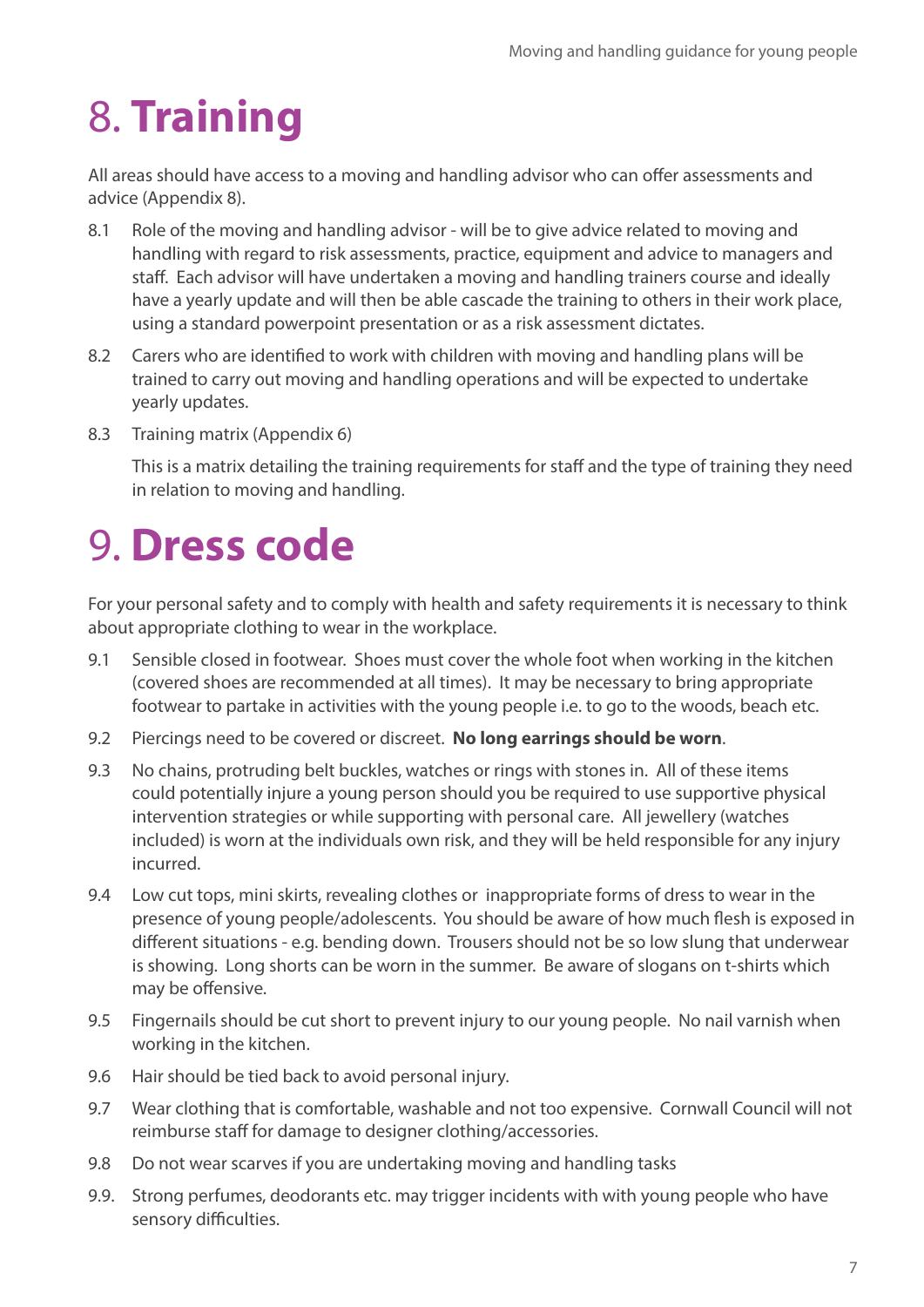- 9.10 No hats to be worn, young people need to see your face.
- 9.11 Lanyards need to have a quick release buckle or should not be worn

If there are any medical reasons or religious/cultural reasons that this code can not be met please speak to the manager.

### 10. **Transport**

#### **Transporting and transferring Service users**

http://www.cornwallfoundationtrust.nhs.uk/DocumentsLibrary/CornwallFoundationTrust/Policies/ SafetyAndRisk/HealthAndSafety/RM0032008.pdf

#### **Transporting: Guidelines for Paediatric Home Care Staff**

http://www.cornwallfoundationtrust.nhs.uk/DocumentsLibrary/CornwallFoundationTrust/Policies/ Clinical/ClinicalGuidelines/PCS00711Validation.pdf

For advice and guidance on moving and handling children and young people in school transport, please refer to the Passenger Transport Unit at Cornwall Council.

### 11. **Hoist guidelines**

The hoisting guidelines in Appendix 11 have been developed by Yorkshire Back Exchange, in conjunction with the Health & Safety Executive. The aim of the guidelines is to ensure safe working practises of hoisting in all service areas. A suitable and sufficient written risk assessment and moving and handling plan must have been completed in accordance with the Moving and Handling Operations Regulations 1992 and an up to date handling/hoisting plan must be in place. The moving and handling plan will be written by a competent person whether it is the moving and handling key worker, occupational therapist or health professional.

### 12. **Near misses, accidents and RIDDOR**

Currently accidents (including RIDDOR reportable accidents) are reported through the accident online reporting system see link below.

Definition of Riddor - reporting of illnesses, diseases and dangerous occurances. www.hse.gov.uk

#### **Council:**

Near misses/accidents should be reported to line manager. Appendix 9 http://cornwallcouncilintranet.cc.cornwallonline.net/default.aspx?page=5078

#### **Trust:**

#### **Policy and Procedure for the Reporting and**

#### **Management of Accidents, Incidents and Near Misses**

http://www.cornwallfoundationtrust.nhs.uk/DocumentsLibrary/CornwallFoundationTrust/Policies/ Corporate/Governance/GOV01514Validation.pdf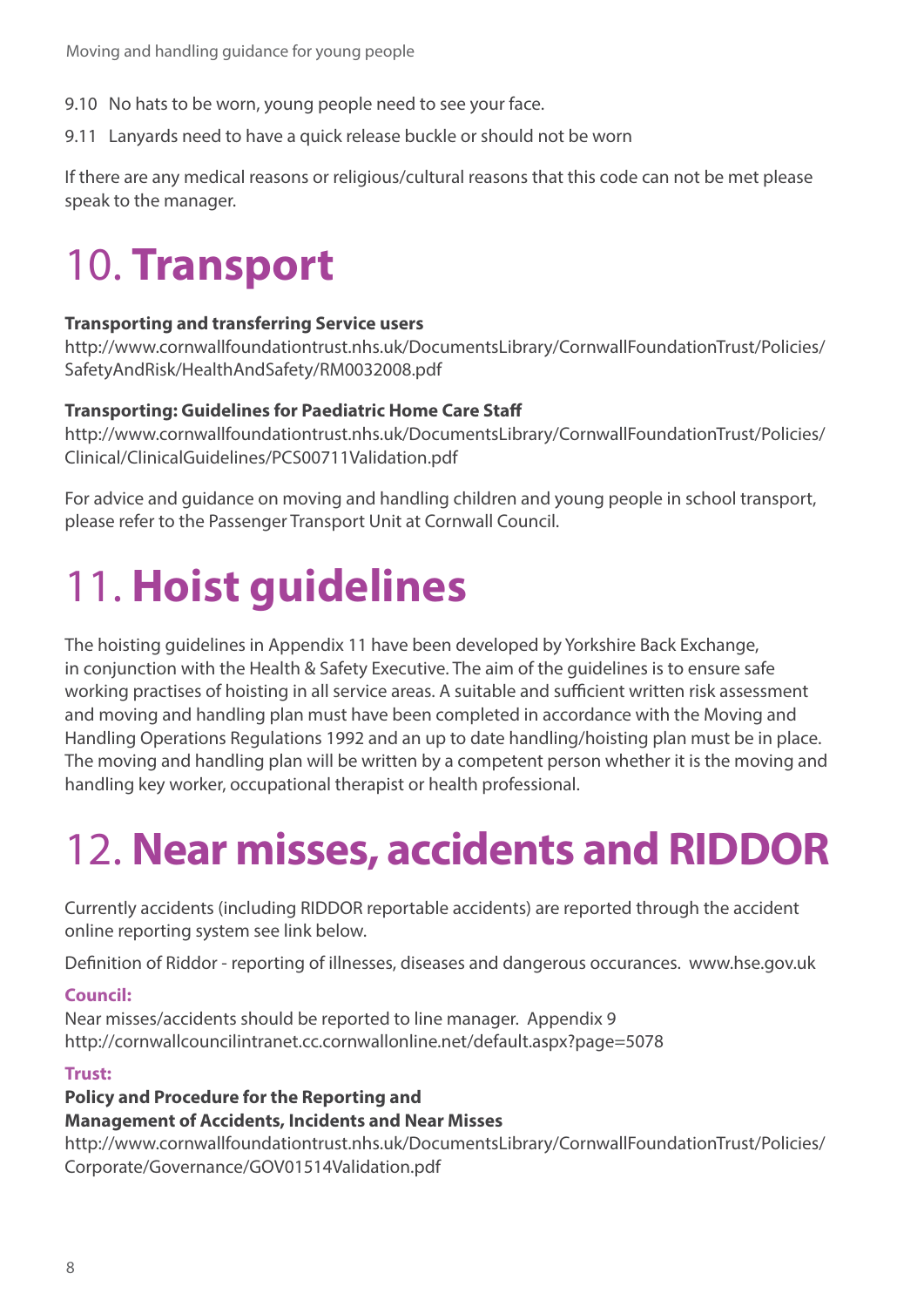### Appendix 1. **National Back Exchange**

**These are the training standards which Cornwall Council and Cornwall Partnership Foundation NHS Trust are using:**

#### **Vision**

Excellence in all aspects of moving and handling.

#### **Aims**

To develop and promote standards for moving and handling of people and loads across all sectors in line with evolving research evidence

To promote the exchange and dissemination of information and ideas on moving and handling

To promote the application in practice of evidence, skills and information from relevant areas of science

To market the positive benefits of evidence based best practice to stakeholders, employers and other relevant bodies

To maintain a structure for the provision of information and support for members

To contribute to a systems management approach to health, safety and wellbeing.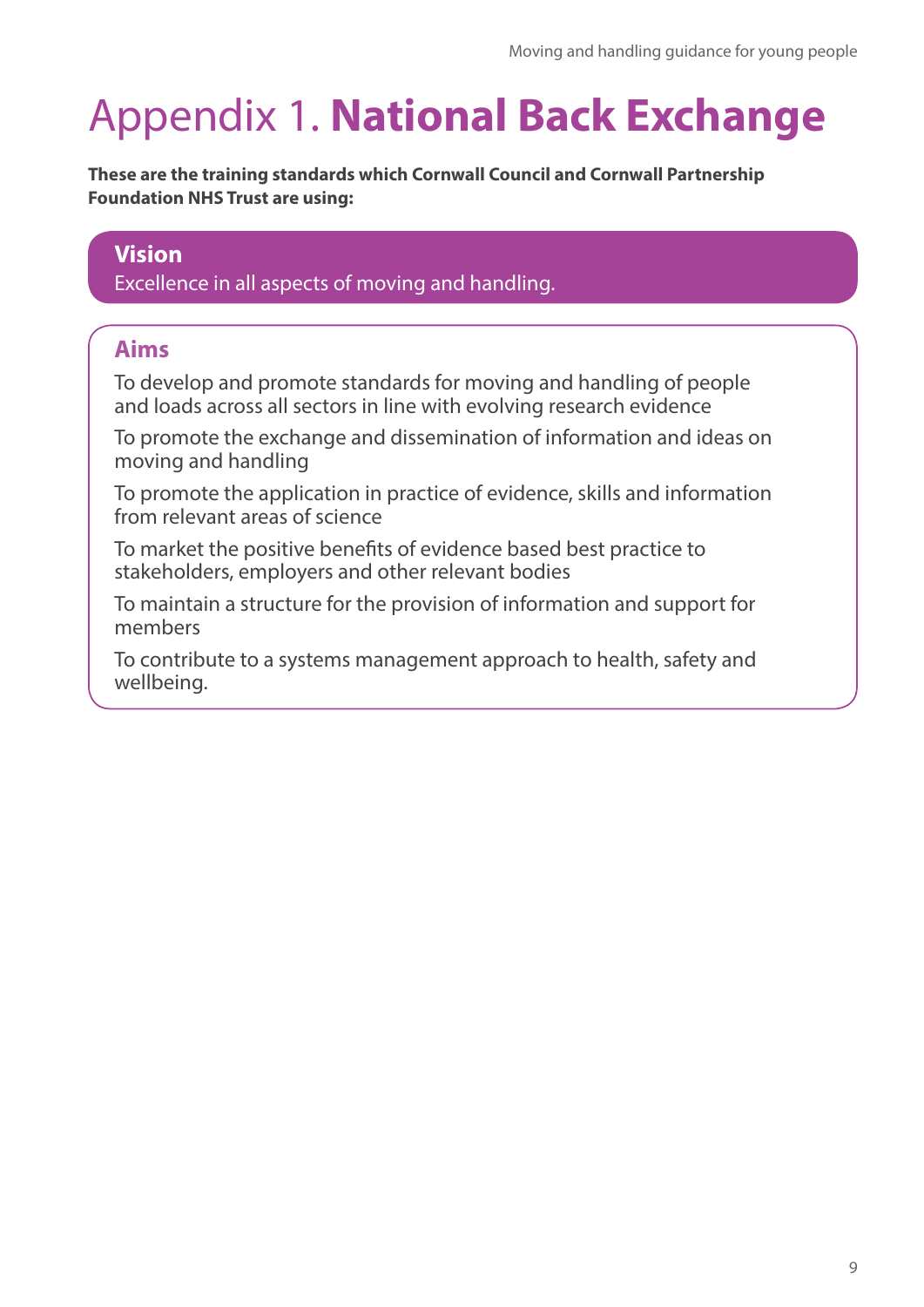### **National Back Exchange standards in manual handling**

#### **Training guidelines**

#### **1. Introduction**

The need for training standards in manual handling has long been recognised. Members of the National Executive of National Back Exchange often receive enquiries from Social Services, NHS Trusts and Back Care Advisors themselves as to the existence of such standards. This document has been revised to enable those responsible for training to achieve an acknowledged and consistent standard. The legal requirements for training have been identified along with guidance from other authoritative sources, such as:

- The Health and Safety Executive
- The Royal College of Nursing
- The Chartered Society of Physiotherapy
- The College of Occupational Therapists
- Client specific guidance, such as from the Royal College of Midwives
- Inter-Professional guidance from Essential Back Up 2 and the Inter-Professional

#### **Curriculum/curriculum framework for Back Care Advisors**

- The Welsh Manual Handling Passport Scheme
- Care Quality Commission

#### **2. The need for standards**

- To ensure compliance with the law
- To reduce the risks from bad practice for clients and carers
- To provide protection for employers
- To meet requirements of best practice
- To meet the trainer's own professional requirements (if relevant)
- To promote national consistency
- To help obtain national recognition for the role of the Back Care Advisor

#### **3. The legal and professional requirements for training**

- 3.1 Health and Safety at Work etc Act 1974 part 1, section 2-(2)c requires employers to provide
	- 1. Information
	- 2. Instruction
	- 3. Training
	- 4. Supervision
- 3.2 Management of Health and Safety at Work Regulations 1999(Regulation 13(2) and (3) require employers to provide health and safety training:
	- 1. On recruitment
	- 2. When risks change
	- 3. To be repeated periodically as appropriate
	- 4. To be adapted to take account of any changes required
	- 5. To take place during working hours
- 3.3 Manual Handling Operations Regulations (as amended) 1992, (Regulations 4(1) (b) (i) (ii) (iii), Regulation 5) do not specify training, but this is implicit in some of its requirements. Employees should be given information on:
	- 1. Task, load, environment, and individual capability
	- 2. Recognition of risk
	- 3. Safe working systems
	- 4. Use of equipment
- 3.4 The Inter-Professional Curriculum Framework for Back Care Advisors aims to promote best practice in load/client handling in health and social care organisations. It identifies the need for standards of competence for Back Care Advisors, including previous qualifications. These have been addressed in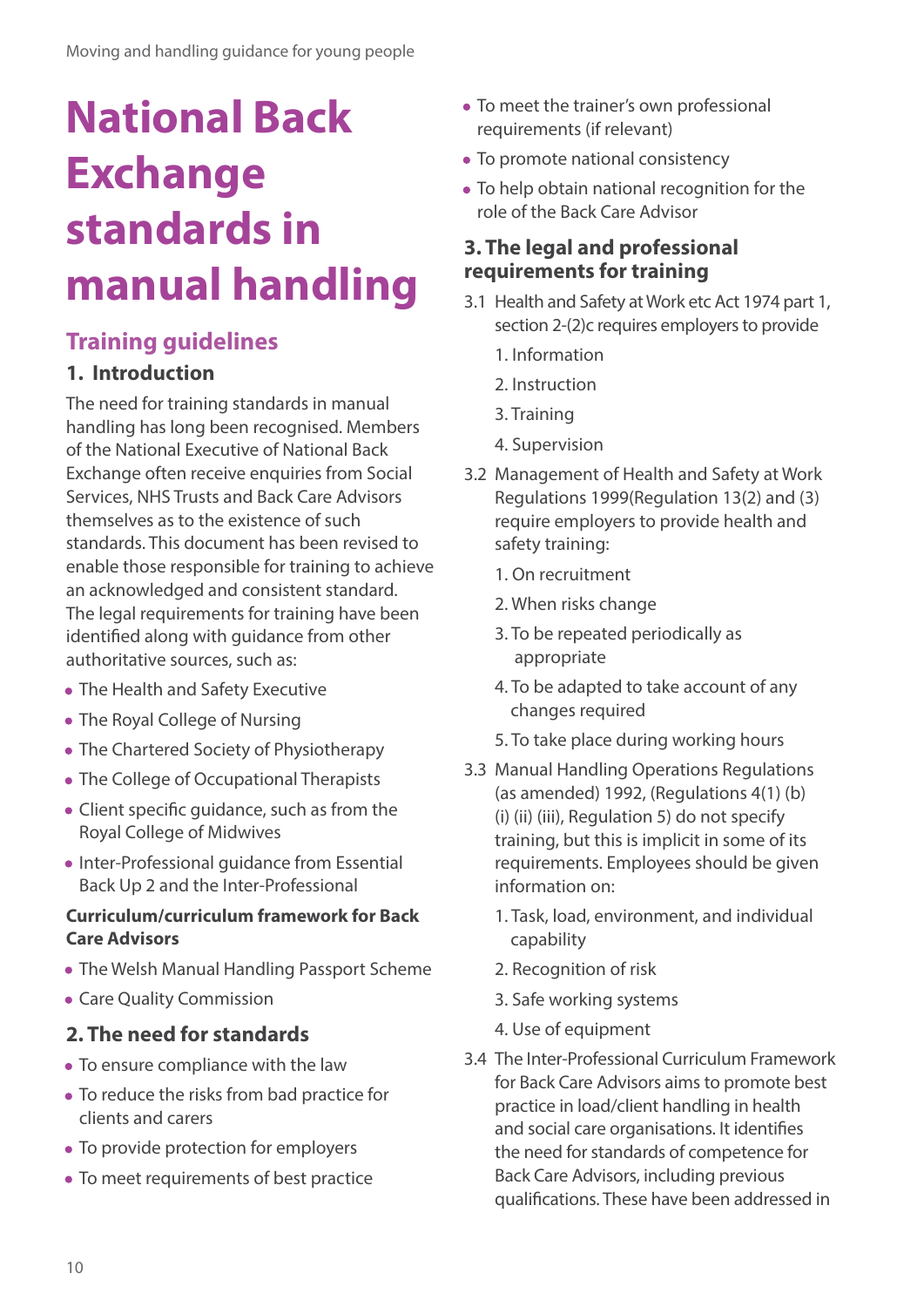the Criteria for Registered Members, and in Standards for Manual Handing (2010).

3.5 Guidance from the Royal College of Nursing, the College of Occupational Therapy, the Welsh Manual Handling Passport Scheme, the Chartered Society of Physiotherapy, The Care Standards Act 2002 and the Health and Safety Executive recommends that update training in client handling is required at least on an annual basis.

The above authoritative sources give the legal and professional requirements for training in manual handling, and these have been analysed for common themes and then condensed into the following.

#### **4. Pre-training requisites**

- There must be a training needs analysis to identify what is required. This may be informed by a health and safety audit process
- Adequate policies must be in place to promote best practice and staff health
- There must be management commitment and support for the training strategy and service delivery
- There must be allocation of sufficient resources by management to develop, implement and deliver the service

#### **5. Training - planning and recording**

- Training must be specific to group needs, and be job specific according to level required
- Length of training must be consistent with the need to encourage and develop a change in knowledge, attitude and skills. Demonstrations alone are not sufficient, but staff must be allowed time to practise and acquire practical skills under close supervision.
- Feedback must be provided to management on attendance and ability of staff to participate successfully, and on any ongoing training needs identified.
- A strategy for recall and update training at the appropriate frequency must be in place.
- Full records of training must be kept, including:
	- 1. Name/signature of trainer and trainees
	- 2. Date/place of training
	- 3. Duration
	- 4. Content
	- 5. Handouts (if any)
	- 6. Full/incomplete participation
	- 7. Refusal/inability to attend
	- 8. Manual handling equipment/aids used during training

#### **6. Training delivery**

- Training should start with management and must include staff at all levels
- It must include risk assessment/management as appropriate
- Manual handling risk assessors must be trained to carry out and record suitable assessments for all appropriate manual handling of clients and inanimate loads
- All staff must be able to recognise and report potentially hazardous situations
- All staff must understand their own responsibility to report any physical problems, including pregnancy and musculo-skeletal problems (past or current) which may affect their ability to take part in training
- Practical training in client handling must be safe and sufficiently supervised. Many authoritative sources consider a trainer/ trainee ration of 1/8 to be suitable.
- Management must be informed if staff are not able to achieve a reasonable level of competence by the end of the training
- An ergonomics approach to safer handling must be integral to the session
- A suitably sized and equipped venue should be used. This is usually better, at first, away from the workplace, to avoid interruptions.
- Following these sessions, more informal training may be required onsite, as a problem solving approach may be required.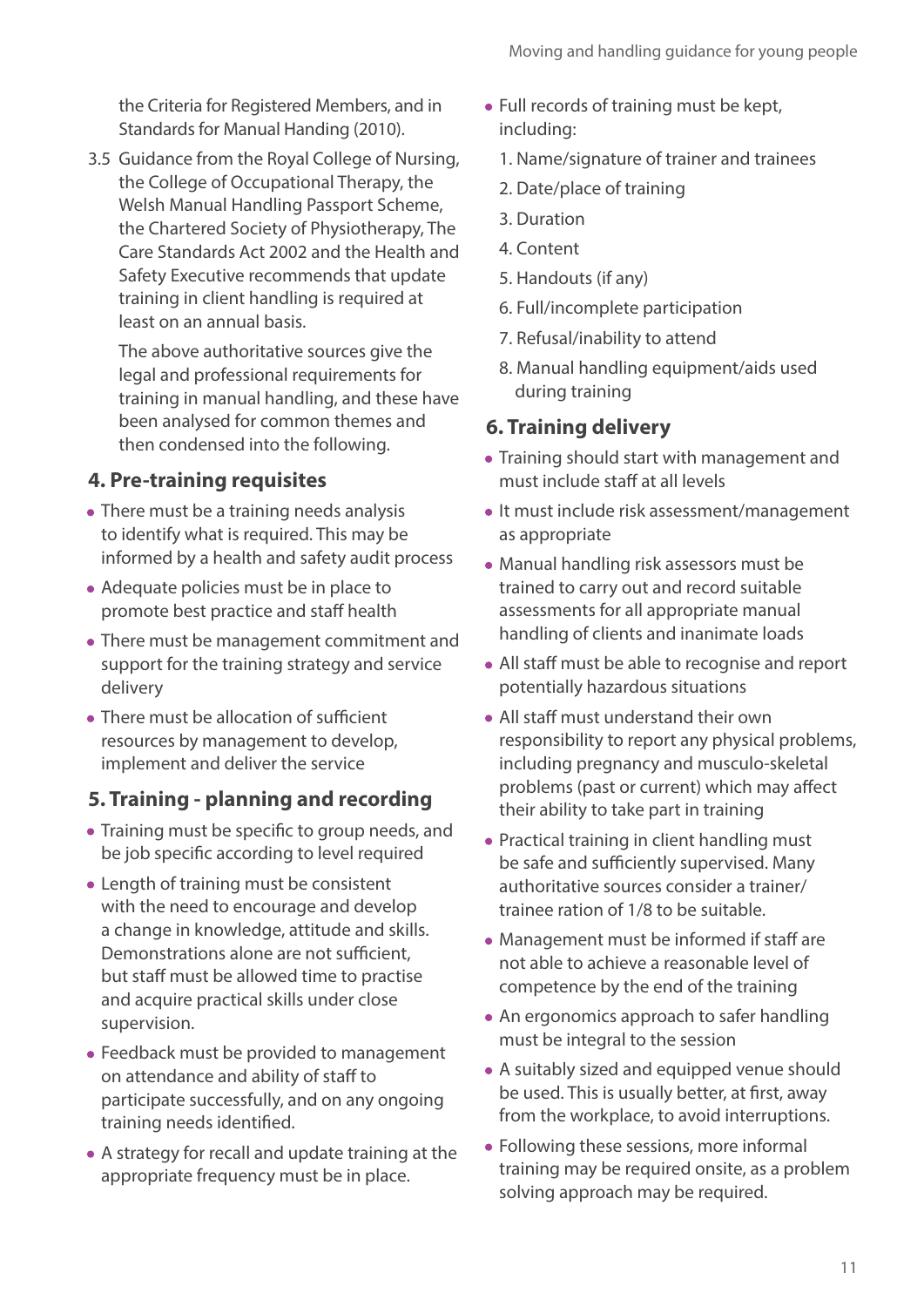#### **7. The standard elements of Induction in client handling training should include:**

7.1 The following topics

- Spinal mechanics and function
- Importance of back care and posture, risk factors for back pain
- Current relevant legislation/professional guidelines, where relevant
- Assessment of risks
	- Of tasks (including the unexpected/ unpredictable)
	- Loads both inanimate and human
	- Environment and the importance of good housekeeping and maintenance
	- Limits of individual capability (clients and staff)
- Local policies, and reporting of injuries
- Importance of an ergonomics approach
- Principles of normal human movement and promotion of client independence
- Safe management of inanimate loads
- Handling strategies for clients with impaired mobility
- Dealing with unpredictable occurrences
- Use of equipment, as required
- Problem solving
- 7.2 Duration of update training and content must be determined beforehand with management and a problem solving format utilised.
- 7.3 Sufficient follow-up by management must ensure safe supervision and monitoring of handling practice. This may be supported by key workers who are competent practitioners and able to support staff who have received training.

These guidelines were revised by the Professional Affairs Committee at the Request of the National Executive of National Back Exchange.

Further guidance on person specification, performance criteria and educational requirements for all aspects of manual handling practice can be found in Standards in Manual Handling (2010).

Copies of Standards in Manual Handling (3rd edition) are available from National Back Exchange at £10.00 (plus postage and packing) using the following link:

**http://www.nationalbackexchange.org/ index.php/shop/shop-online.html**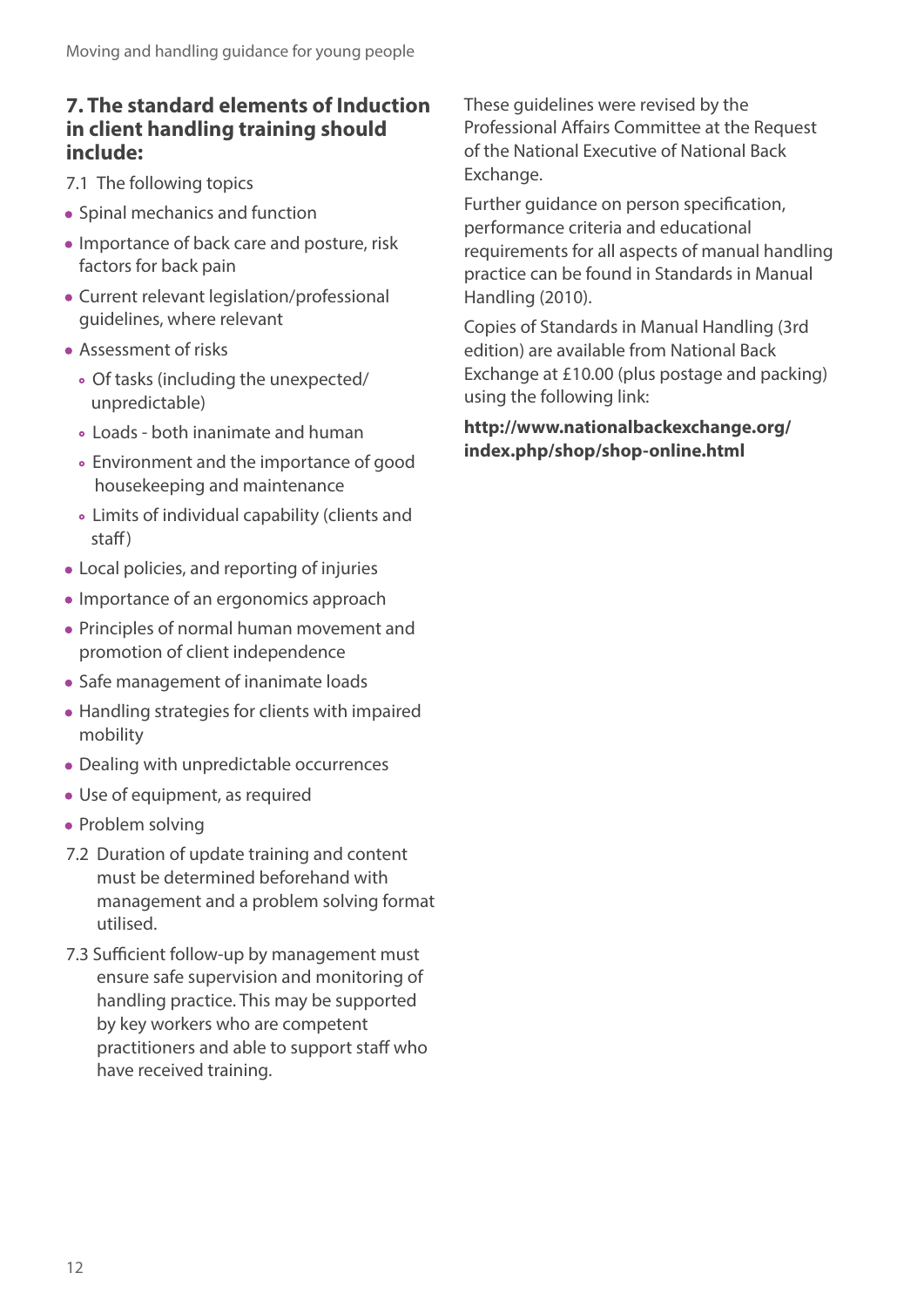# Appendix 2. **Competencies for staff**

#### **Staff are expected to:**

- Use any system of work provided by the organisation
- Wear appropriate clothing and footwear
- Attend training and utilise safer handling principles and skills in the workplace
- Do not use practices deemed as unsafe
- Refer to risk assessments and moving and handling plans
- Assess their own personal safety before undertaking handling activities
- Employ core principles of safer handling relating to posture and stability depending on individual capability
- Check equipment
- Use clear instructions and inform the young person what is happening
- Report ill health, medical conditions or injury
- Report incidents, accidents
- Report problems to their Line Manager

#### **Competencies which will be checked in a practical session in the training sessions on the following:**

- Walking with equipment
- Transfer between floor and low seat
- Helping child on handlers lap to stand
- Floor to/from buggy, corner or low seat
- Manual lift of small child to low chair/stool
- Assisting child into stander from bed/chair
- Supported sitting
- Sit to stand using turn table or turn aid
- Using inflatable raiser cushion to/from floor
- Helping standing child change a pad
- Helping a standing child use a urine bottle
- Helping a child in a chair to use a bottle
- Toilet transfer with a portable step
- Rolling a child
- Hoisting bed, chair, toilet, bath, changing table, commode
- Hoisting child to/from floor
- Hoisting child into prone standing frame
- Transfer onto minibus child who can stand
- Non-weight bearing wheelchair user onto bus
- Handling belts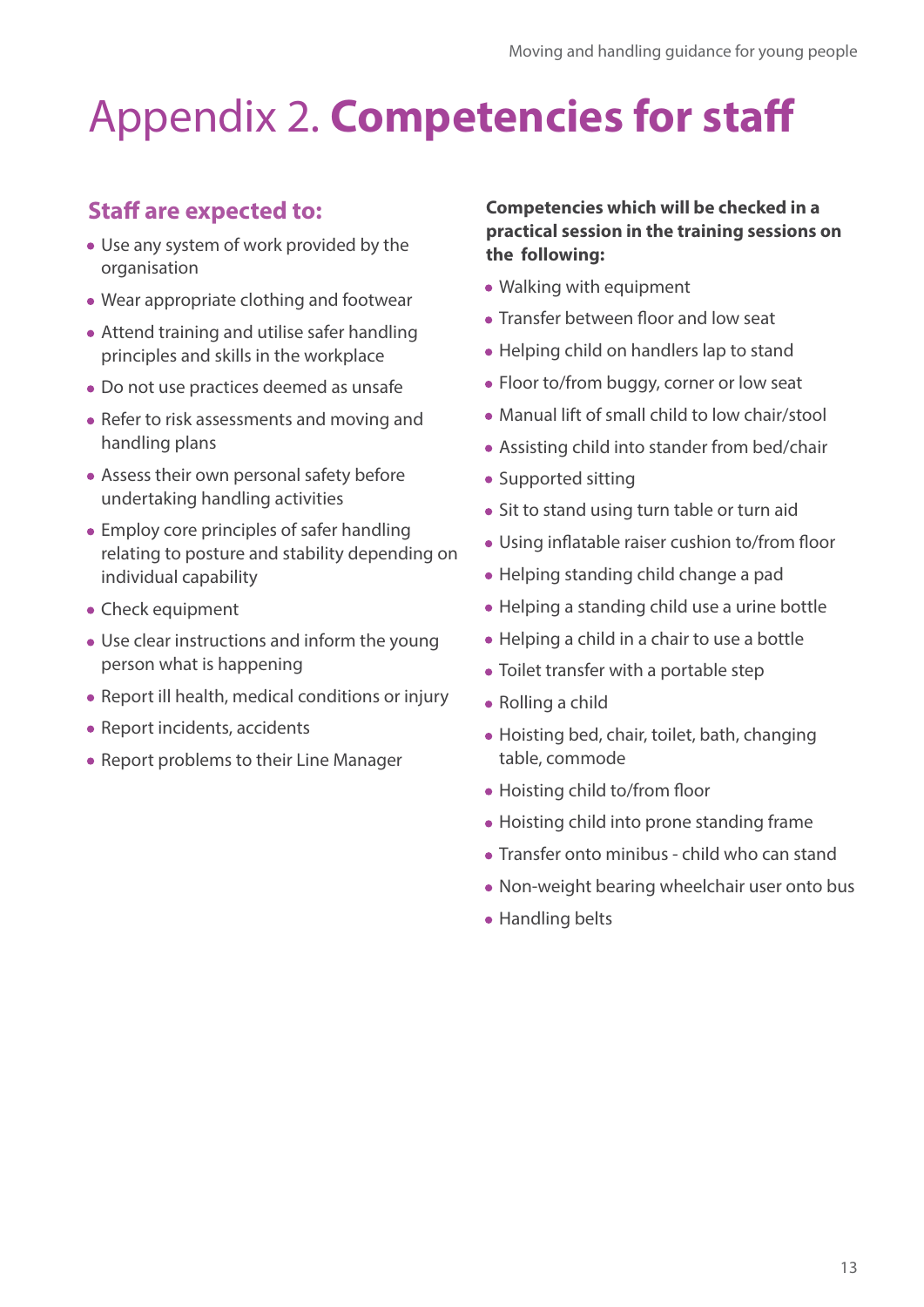



### **Manual handling training**

### Health questionnaire

| Name:                                                                                                                                                                                                                                                                                                                                                                                                     | Job Role: |  |  |  |
|-----------------------------------------------------------------------------------------------------------------------------------------------------------------------------------------------------------------------------------------------------------------------------------------------------------------------------------------------------------------------------------------------------------|-----------|--|--|--|
| <b>Training Venue:</b>                                                                                                                                                                                                                                                                                                                                                                                    | Trainer:  |  |  |  |
| During the training course you will be required to participate in client and/or object handling<br>techniques. You will also carry out a number of practical exercises. In order for the trainer to train<br>you safely and provide guidance pertinent to you personally they need to know about any pre-<br>existing condition which you many have. The information given will be treated in confidence. |           |  |  |  |
| If you knowingly give incorrect information the Trust/Council can bear no responsibility for any<br>resultant pain or injury.                                                                                                                                                                                                                                                                             |           |  |  |  |
| You are required therefore to place a tick in the box adjacent to any factor which could affect the<br>way in which your training is provided and sign below.                                                                                                                                                                                                                                             |           |  |  |  |
| 1. I suffer from back, neck or shoulder pain or injury                                                                                                                                                                                                                                                                                                                                                    | Yes<br>No |  |  |  |
| <b>2.</b> I am receiving treatment for a condition which may affect my<br>Yes<br>No<br>ability to engage in physical activity without pain or injury                                                                                                                                                                                                                                                      |           |  |  |  |
| 3. I am pregnant                                                                                                                                                                                                                                                                                                                                                                                          | Yes<br>No |  |  |  |
| 4. I have given birth in the last six months                                                                                                                                                                                                                                                                                                                                                              | Yes<br>No |  |  |  |
| 5. I am breast feeding                                                                                                                                                                                                                                                                                                                                                                                    | Yes<br>No |  |  |  |
| 6. None of the above applies                                                                                                                                                                                                                                                                                                                                                                              | Yes<br>No |  |  |  |
| Signature:                                                                                                                                                                                                                                                                                                                                                                                                |           |  |  |  |
| Date:                                                                                                                                                                                                                                                                                                                                                                                                     |           |  |  |  |
| If you have answered 'yes' to any of the questions 1-5 the trainer may seek further information from<br>you in confidence. You may be advised that you cannot proceed with training if necessary advice<br>will be sought from the Occupational Health Department.                                                                                                                                        |           |  |  |  |
| Should you suffer any discomfort or injury during the training you must report this to the<br><b>Trainer immediately.</b>                                                                                                                                                                                                                                                                                 |           |  |  |  |

MHP Version 6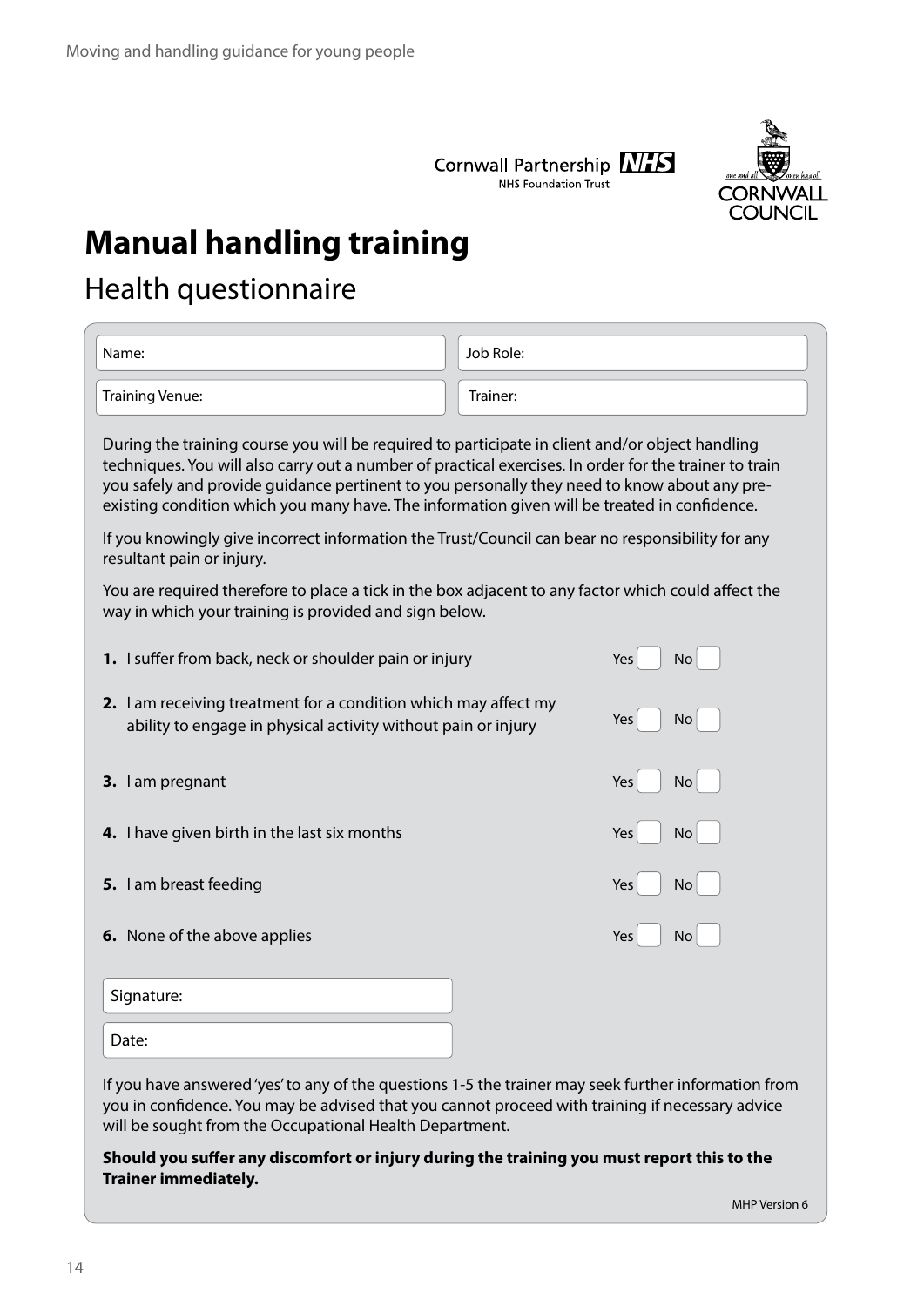### **Moving and handling**

Cornwall Partnership **NIFS**<br>NHS Foundation Trust



Core practical assessment form

|                                                                                                                                                                                       | <b>Module A</b> - Legislation and Risk Assessment |       |           |  |          |  |
|---------------------------------------------------------------------------------------------------------------------------------------------------------------------------------------|---------------------------------------------------|-------|-----------|--|----------|--|
| Date and signature when E-learning was completed:                                                                                                                                     |                                                   |       | Date:     |  | Sig:     |  |
|                                                                                                                                                                                       | Discussed                                         | Demo. | Practised |  | Comments |  |
| · Injuries<br>• Avoiding musculo-skeletal<br>injuries<br>• Legislation<br>• Ergonomics and risk<br>assessment<br>• Principles of safer handling<br>• Team handling<br>• Communication |                                                   |       |           |  |          |  |

| <b>Module B</b> - Inanimate Handling                                    |                  |       |           |          |  |
|-------------------------------------------------------------------------|------------------|-------|-----------|----------|--|
|                                                                         | <b>Discussed</b> | Demo. | Practised | Comments |  |
| • Principles of safer handling of<br>inanimate loads                    |                  |       |           |          |  |
| • Safer handling inanimate<br>load risk assessment                      |                  |       |           |          |  |
| · Identifying how principles of<br>safer handling can                   |                  |       |           |          |  |
| • be applied to larger/awkward<br>loads                                 |                  |       |           |          |  |
| • The importance of good<br>posture and application of                  |                  |       |           |          |  |
| • ergonomic principles in the<br>workplace, including whilst<br>driving |                  |       |           |          |  |
| • Lifting a load from the                                               |                  |       |           |          |  |
| • floor or low level                                                    |                  |       |           |          |  |
| • Appropriate position                                                  |                  |       |           |          |  |
| • whilst sitting at desk                                                |                  |       |           |          |  |
|                                                                         |                  |       |           |          |  |
|                                                                         |                  |       |           |          |  |
|                                                                         |                  |       |           |          |  |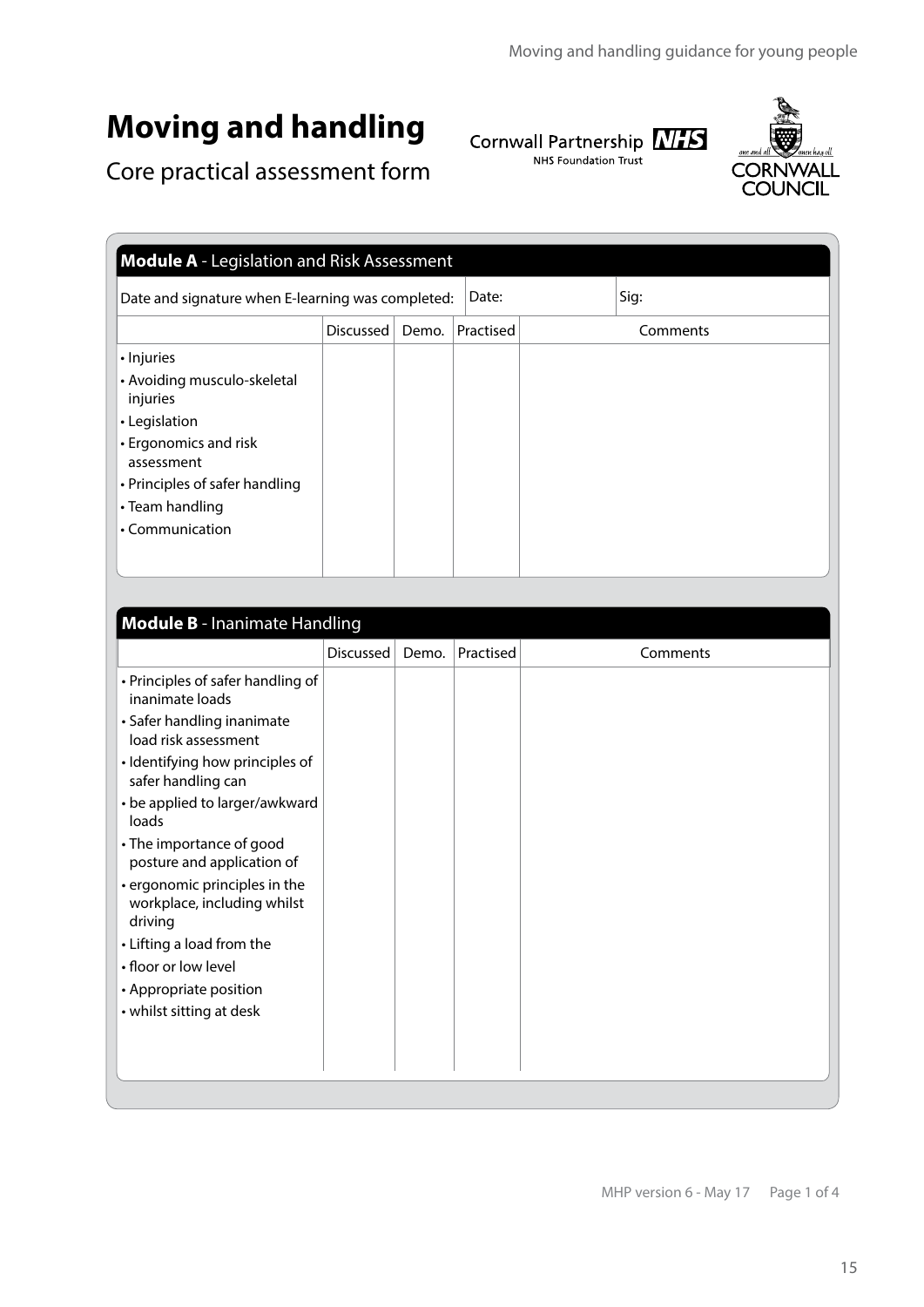| <b>Module C</b> - Sitting/Standing and Walking                                       |                  |       |           |          |
|--------------------------------------------------------------------------------------|------------------|-------|-----------|----------|
|                                                                                      | <b>Discussed</b> | Demo. | Practised | Comments |
| • Sitting to standing from<br>chair.                                                 |                  |       |           |          |
| • Sitting to standing from<br>edge of bed                                            |                  |       |           |          |
| • Sit to stand using Sara<br>steady/Molift.                                          |                  |       |           |          |
| • Assisted walking                                                                   |                  |       |           |          |
| • Raising the fallen patient Us-<br>ing inflatable raiser cushion<br>to / from floor |                  |       |           |          |
|                                                                                      |                  |       |           |          |

#### **Module D** - Hoisting Discussed Demo. Practised Comments • Principles of hoist use, and the types of hoists available • Type, selection and use of slings • Main points of LOLER 1998 • Unsafe practise • Type, selection and use of sling • Sling checks • Hoisting to and from floor • Hoisting from bed • to chair • Hoisting from chair • to bed • Hoisting from floor • Use of stand-aid • Transfer using standing sling • Transfer using Transport Sling

| <b>Module E</b> - Positioning                   |           |       |           |          |
|-------------------------------------------------|-----------|-------|-----------|----------|
|                                                 | Discussed | Demo. | Practised | Comments |
| • Fitting and removing tubular<br>sheets.       |           |       |           |          |
| • Sliding the supine patient<br>up/down the bed |           |       |           |          |
| • Fitting a sling with client in<br>bed         |           |       |           |          |
| • Turning of patient.                           |           |       |           |          |
| • Use of pat slide.                             |           |       |           |          |

Page 2 of 4 MHP version 2 - Sept 16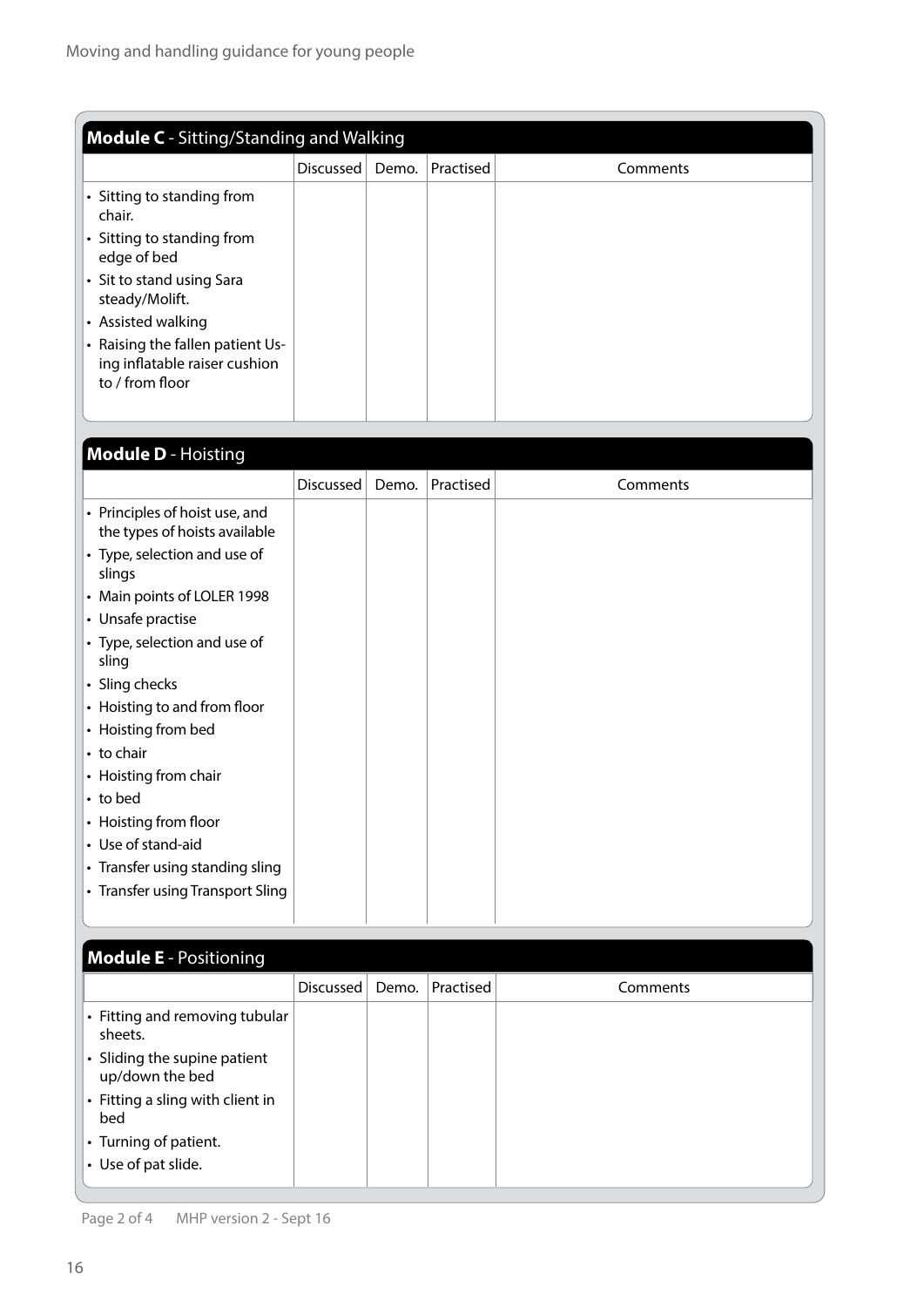| <b>Module F</b> - Transporting                        |                  |       |           |                                                                                            |
|-------------------------------------------------------|------------------|-------|-----------|--------------------------------------------------------------------------------------------|
|                                                       | <b>Discussed</b> | Demo. | Practised | Comments                                                                                   |
| · Transfer onto mini bus - child                      |                  |       |           |                                                                                            |
| who can stand                                         |                  |       |           |                                                                                            |
| • Using a transfer board                              |                  |       |           |                                                                                            |
| $\cdot$ Uses of car adapt packs.                      |                  |       |           |                                                                                            |
|                                                       |                  |       |           |                                                                                            |
|                                                       |                  |       |           | Module G - In the event of an emergency/Moving and handling in unusual circumstances       |
|                                                       |                  |       |           |                                                                                            |
|                                                       | Discussed        | Demo. | Practised | Comments                                                                                   |
| • Use of Albac Mat or similar<br>evacuation equipment |                  |       |           |                                                                                            |
| bespoke to unit.                                      |                  |       |           |                                                                                            |
|                                                       |                  |       |           |                                                                                            |
|                                                       |                  |       |           |                                                                                            |
|                                                       |                  |       |           |                                                                                            |
|                                                       |                  |       |           |                                                                                            |
|                                                       |                  |       |           |                                                                                            |
|                                                       |                  |       |           |                                                                                            |
|                                                       |                  |       |           |                                                                                            |
|                                                       |                  |       |           |                                                                                            |
| Module H - Bespoke training relevant to setting       |                  |       |           |                                                                                            |
|                                                       | Discussed        | Demo. | Practised | Comments                                                                                   |
|                                                       |                  |       |           |                                                                                            |
|                                                       |                  |       |           |                                                                                            |
|                                                       |                  |       |           |                                                                                            |
|                                                       |                  |       |           |                                                                                            |
|                                                       |                  |       |           | Competence has been demonstrated in the techniques as indicated using the equipment below. |
|                                                       |                  |       |           |                                                                                            |
| <b>Equipment</b>                                      | Serial number    |       |           | Service due date Signature                                                                 |
|                                                       |                  |       |           |                                                                                            |
|                                                       |                  |       |           |                                                                                            |
|                                                       |                  |       |           |                                                                                            |
|                                                       |                  |       |           |                                                                                            |
|                                                       |                  |       |           |                                                                                            |
|                                                       |                  |       |           |                                                                                            |
|                                                       |                  |       |           |                                                                                            |
|                                                       |                  |       |           |                                                                                            |
|                                                       |                  |       |           |                                                                                            |
|                                                       |                  |       |           |                                                                                            |
|                                                       |                  |       |           |                                                                                            |
|                                                       |                  |       |           |                                                                                            |
|                                                       |                  |       |           |                                                                                            |
|                                                       |                  |       |           |                                                                                            |
|                                                       |                  |       |           |                                                                                            |
|                                                       |                  |       |           |                                                                                            |

MHP version 2 - Sept 16 Page 3 of 4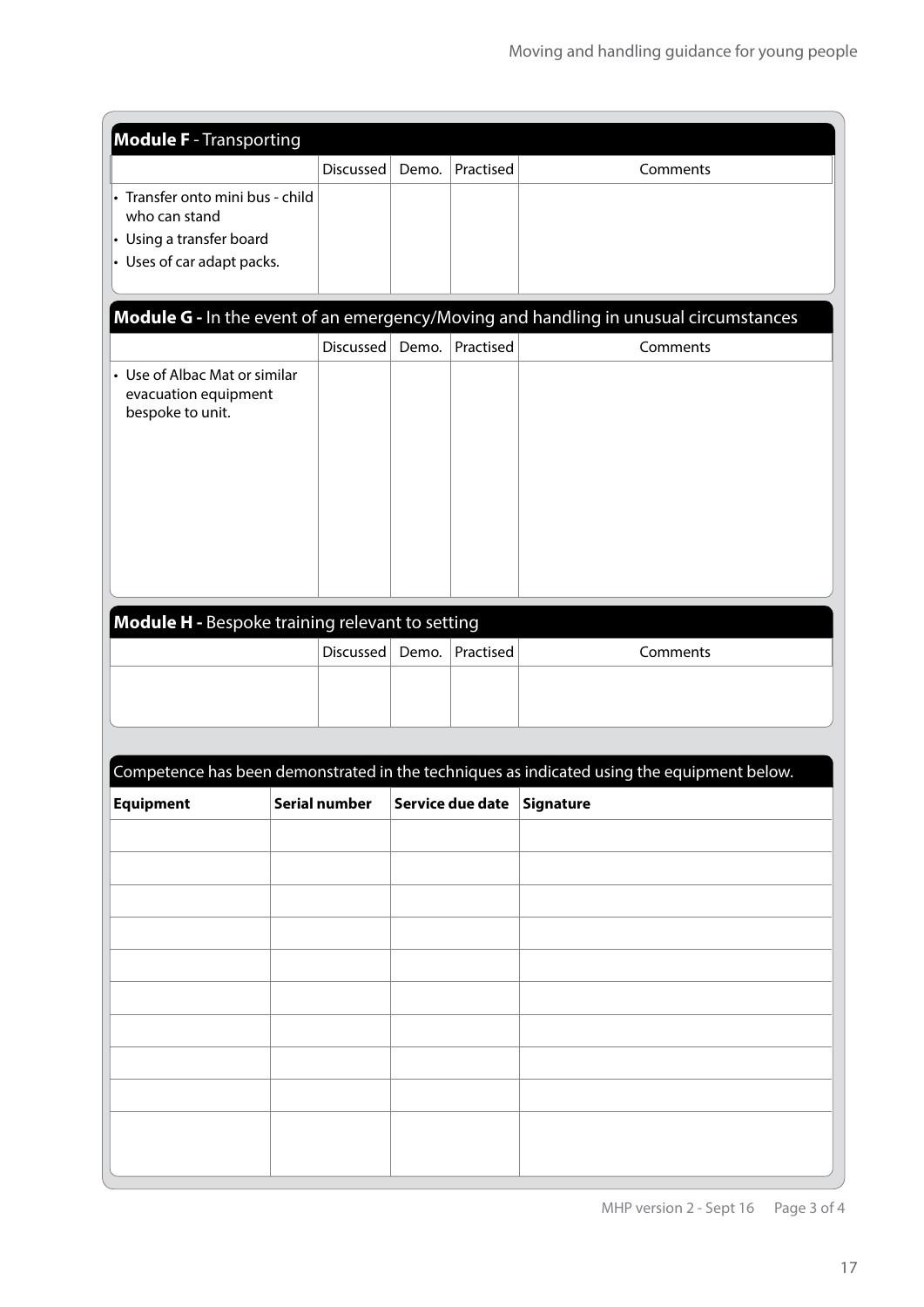|                                                                                                                             |                                                                                                                                  |                  | Competence has been demonstrated in the techniques as indicated using the equipment below.          |  |  |  |  |  |
|-----------------------------------------------------------------------------------------------------------------------------|----------------------------------------------------------------------------------------------------------------------------------|------------------|-----------------------------------------------------------------------------------------------------|--|--|--|--|--|
| <b>Equipment</b>                                                                                                            | <b>Serial number</b>                                                                                                             | Service due date | <b>Signature</b>                                                                                    |  |  |  |  |  |
|                                                                                                                             |                                                                                                                                  |                  |                                                                                                     |  |  |  |  |  |
|                                                                                                                             |                                                                                                                                  |                  |                                                                                                     |  |  |  |  |  |
|                                                                                                                             |                                                                                                                                  |                  |                                                                                                     |  |  |  |  |  |
|                                                                                                                             |                                                                                                                                  |                  |                                                                                                     |  |  |  |  |  |
|                                                                                                                             |                                                                                                                                  |                  |                                                                                                     |  |  |  |  |  |
|                                                                                                                             |                                                                                                                                  |                  |                                                                                                     |  |  |  |  |  |
|                                                                                                                             |                                                                                                                                  |                  |                                                                                                     |  |  |  |  |  |
|                                                                                                                             |                                                                                                                                  |                  |                                                                                                     |  |  |  |  |  |
|                                                                                                                             |                                                                                                                                  |                  |                                                                                                     |  |  |  |  |  |
|                                                                                                                             |                                                                                                                                  |                  |                                                                                                     |  |  |  |  |  |
|                                                                                                                             |                                                                                                                                  |                  |                                                                                                     |  |  |  |  |  |
| to the workbase.<br>Candidate Signature:                                                                                    |                                                                                                                                  |                  | If I change work base it is my responsibility to update my knowledge on the required tasks relevant |  |  |  |  |  |
| Date:                                                                                                                       |                                                                                                                                  |                  |                                                                                                     |  |  |  |  |  |
| А.                                                                                                                          |                                                                                                                                  |                  | I/we can confirm the candidate had knowledge of moving and handling principles.                     |  |  |  |  |  |
| <b>B.</b>                                                                                                                   | indicated above on the date of assessment.                                                                                       |                  | I/we can confirm the candidate could demonstrate the use of the equipment as                        |  |  |  |  |  |
| C.                                                                                                                          | Candidate if required to have training on specific equipment in their work setting with<br>the link/moving and handling trainer. |                  |                                                                                                     |  |  |  |  |  |
| D.<br>Candidate could not demonstrate safe use of the equipment and further training is<br>required manager to be informed. |                                                                                                                                  |                  |                                                                                                     |  |  |  |  |  |
| Trainers Signature:                                                                                                         |                                                                                                                                  |                  |                                                                                                     |  |  |  |  |  |
| Date:                                                                                                                       |                                                                                                                                  |                  |                                                                                                     |  |  |  |  |  |
|                                                                                                                             |                                                                                                                                  |                  |                                                                                                     |  |  |  |  |  |

Page 4 of 4 MHP version 2 - Sept 16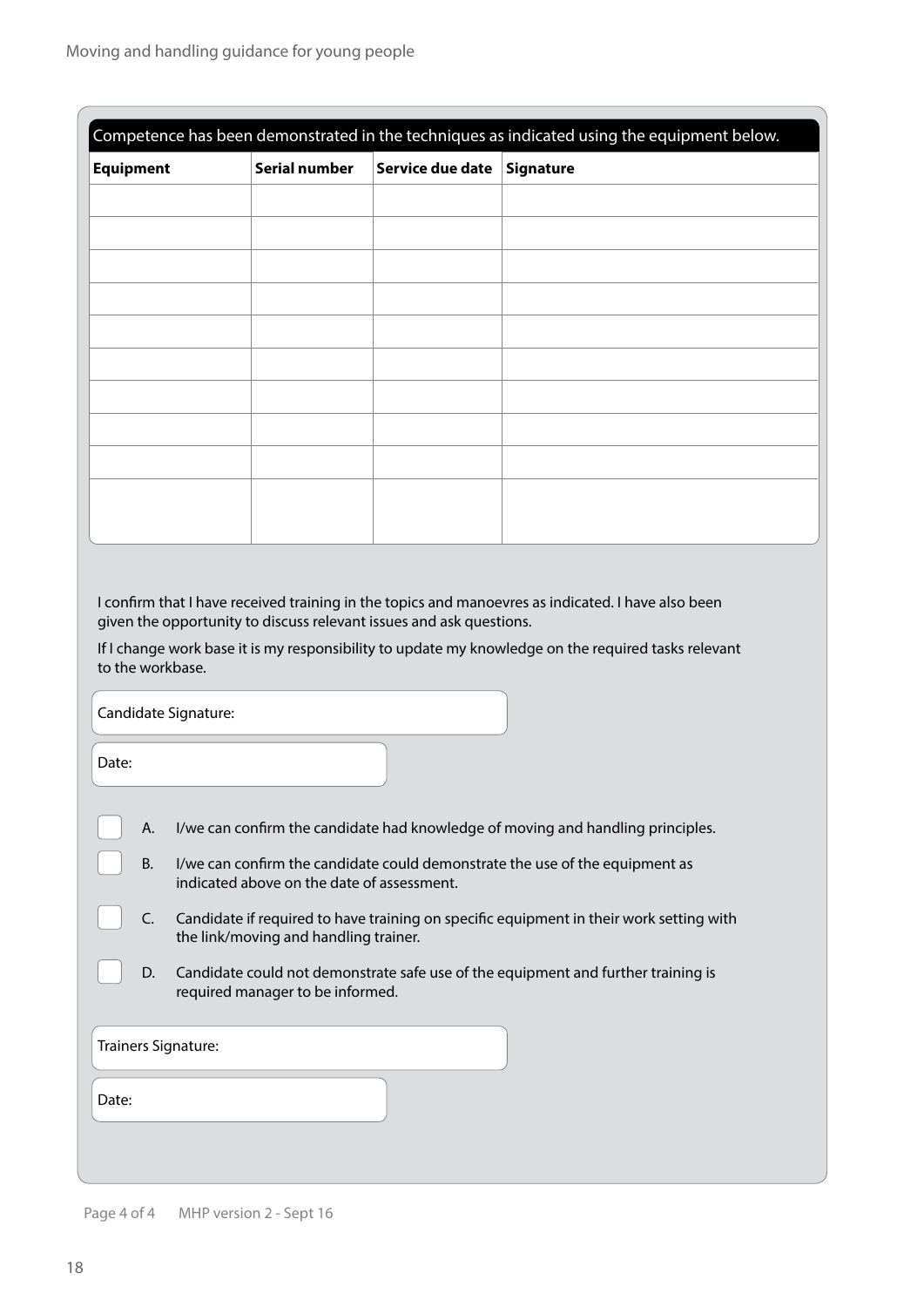### Appendix 3. **Definitions**

**Injury:** Refers to damage to any part of the body if it is caused by the external properties of the load. E.g.size, shape, weight, sharp corners etc.

**Moving and handling:** The legal definition of this in terms of the Moving and handling Operations Regulations 1992 (MHOR), is "any transporting or supporting of a load (including the lifting, putting down, pushing, pulling, carrying or moving thereof) by hand or by bodily force".

**Minimal lifting:** Clients are no longer to be lifted manually unless there is no safe alternative as in exceptional or life threatening circumstances.

**Load:** Includes any person, patient or client, who requires physical assistance with movement or any piece of equipment that is moved.

**Reasonably Practicable:** The level of risk is balanced against any potential resource input that is required to remove or reduce the risk.

**Risk Assessment:** This may be generic completed for an area or department or, individual completed as an assessment of any moving and handling risks in providing care or therapy for a client

**Ergonomics:** Designing the task, workplace and equipment to fit the individual and reduce the risk of strain and injuries.

**Provision and Use of Work Equipment Regulations (PUWER 1998), HSE:** Guidance stating that all equipment provided and used in the course of your employment should be checked prior to its first use and on a regular basis. The regularity will depend on the device or piece of equipment being used.

**Lifting Operations and Lifting Equipment Regulations (LOLER 1998), HSE:** Guidance stating that all equipment used for lifting a person whether a hoist, and any material sling used, or lifts in buildings must be checked by an appropriately qualified person/engineer every 6 months.

**Competent:** A person who has undertaken training in moving and handling and successfully passed the tasks and is deemed as a competent person.

Ref: National Back Exchange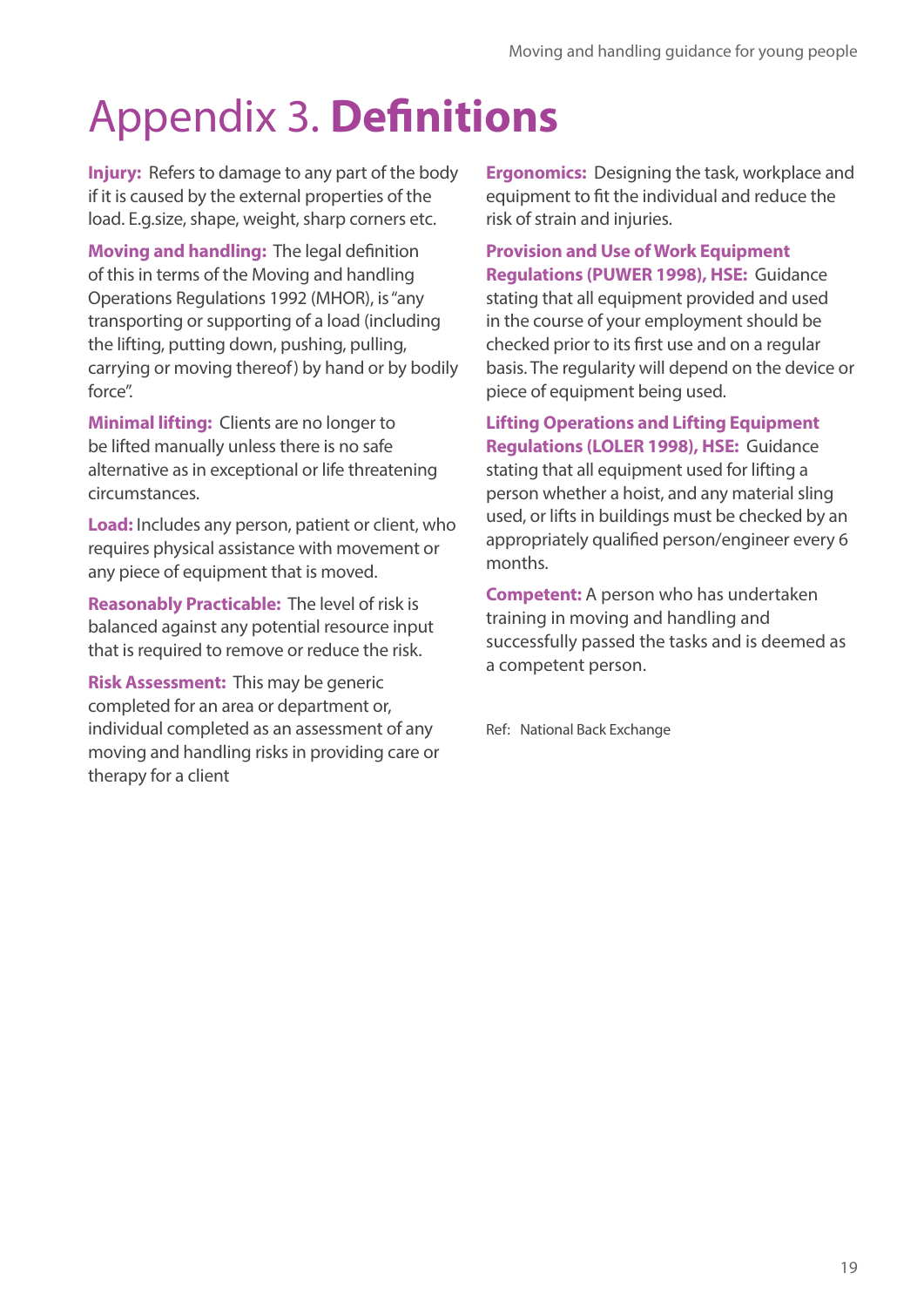### Appendix 4. **Risk assessment**

#### **The risk assessments shall take into account the following: (ELITE)**

| <b>Environment</b> - Sufficient space |                          | <b>Obstacles</b><br>Obvious hazards<br>Floor surfaces<br>Lighting<br>Temperature                            |
|---------------------------------------|--------------------------|-------------------------------------------------------------------------------------------------------------|
| <b>Load</b>                           | $\sim$                   | Weight<br>Size<br>Shape<br>Stability<br>Difficulty to grasp<br>Position                                     |
| <b>Individual</b>                     |                          | - Own level of fitness<br>Own level of skill<br>Own height<br>Own confidence<br>Previous training<br>Injury |
| <b>Task</b>                           | $\overline{\phantom{a}}$ | <b>Transfer</b><br>Lift<br>Move<br>Any bending or stooping<br>Any stretching<br>Any reaching                |
| <b>Equipment</b>                      |                          | - Is the equipment safe to use<br>LOLER tested and in date<br>Does the user know how to use it              |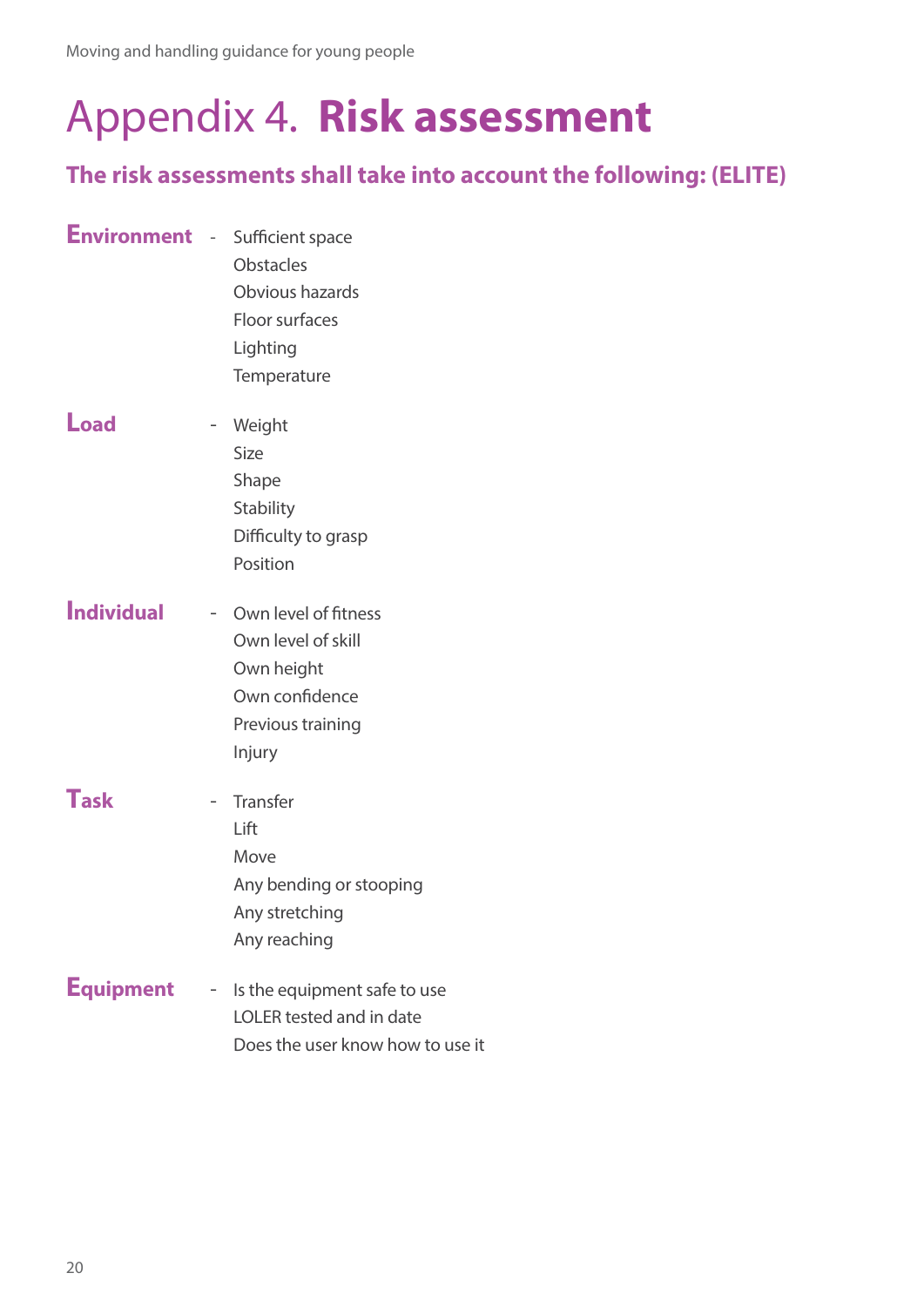#### **4a Risk assessment matrix**

Risk Assessment

Likelihood score

What is the likelihood of the risk occurring?

| Likelihood<br>score                                  |                                             | $\overline{\mathbf{2}}$                                                       | 3                                        | 4                                                                           | 5                                                             |
|------------------------------------------------------|---------------------------------------------|-------------------------------------------------------------------------------|------------------------------------------|-----------------------------------------------------------------------------|---------------------------------------------------------------|
| <b>Descriptor</b>                                    | Rare                                        | <b>Unlikely</b>                                                               | <b>Possible</b>                          | Likely                                                                      | <b>Almost certain</b>                                         |
| Frequency<br>How often<br>might $lt/$<br>does happen | This will<br>probably never<br>happen/recur | Do not expect<br>it to happen/<br>recur but it is<br>possible it may<br>do so | Might happen<br>or recur<br>occasionally | <b>Will probably</b><br>happen/recur<br>but it is not a<br>persisting issue | Will<br>undoubtedly<br>happen recur<br>possible<br>frequently |

#### **Table 3**

**Risk scoring = Consequence x Likelihood (C x L)**

|                    | Likelihood     |                 |                 |               |                          |
|--------------------|----------------|-----------------|-----------------|---------------|--------------------------|
| <b>Consequence</b> |                |                 |                 |               |                          |
|                    |                | 2               | 3               | 4             | 5                        |
|                    | Rare           | <b>Unlikely</b> | <b>Possible</b> | <b>Likely</b> | <b>Almost</b><br>certain |
| 5 Catastrophic 5   |                | 10              | 15              | 20            | 25                       |
| 4 Major            | 4              | 8               | 12              | 16            | 20                       |
| 3 Moderate         | 3              | 6               | 9               | 12            | 15                       |
| 2 Minor            | $\overline{2}$ | 4               | 6               | 8             | 10                       |
| 1 Negligible       |                | 2               |                 | 4             | 5                        |

#### **Risk score**

| - 3        | Low             |
|------------|-----------------|
| 4 - 6      | <b>Moderate</b> |
| $ 8 - 12 $ | <b>High</b>     |
| 15 - 25    | <b>Extreme</b>  |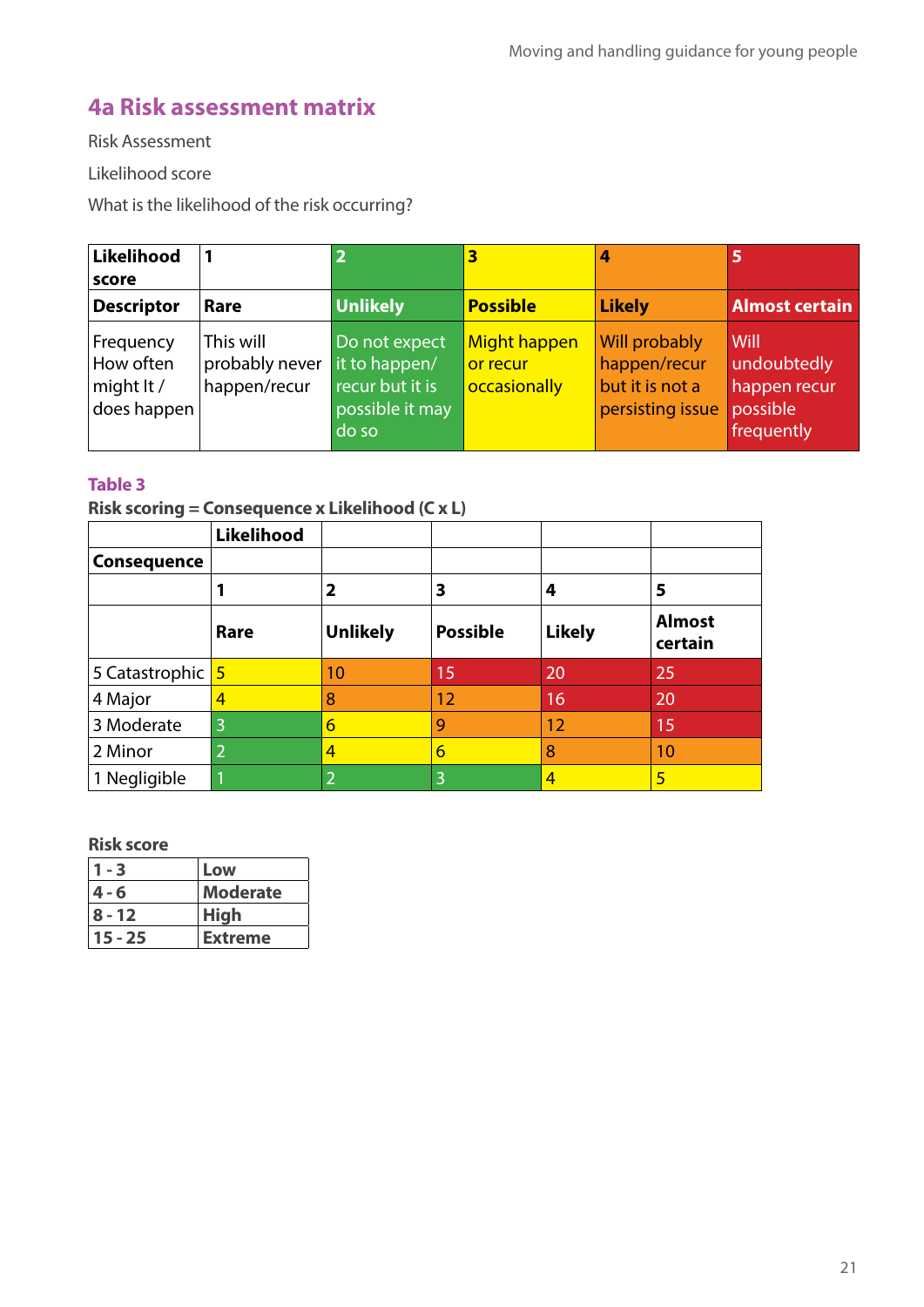| Table 2. Risk Probability (P)<br>The likelihood of the hazard<br>causing harm.<br><b>Category</b> | <b>Example</b> - for guidance only                                                                                                                                                                                                                           | <b>Score</b> |
|---------------------------------------------------------------------------------------------------|--------------------------------------------------------------------------------------------------------------------------------------------------------------------------------------------------------------------------------------------------------------|--------------|
| Very unlikely / rare                                                                              | Good control measures are in place. Controls do not rely on<br>a person using them (i.e. personal compliance with safety<br>rules). Controls are very unlikely to break down. People are<br>very rarely in this area or very rarely engage in this activity. |              |
| <b>Unlikely</b>                                                                                   | Reasonable control measures are in place but they do rely on<br>a person using them (some room for human error). Controls<br>unlikely to breakdown. People are not often in this area / do<br>not often engage in this activity / this situation is unlikely | 2            |
| <b>Possible</b>                                                                                   | Inadequate controls are in place, or likely to breakdown<br>if not maintained. Controls rely on personal compliance.<br>People are sometimes in this area or sometimes engage in<br>this activity / this situation sometimes arises                          | 3            |
| <b>Likely</b>                                                                                     | Poor controls in place. Heavy reliance on personal<br>compliance (lots of room for human error). People are often<br>in this area / engage in this activity on a regular basis / this<br>situation often arises.                                             | 4            |
| <b>Almost certain</b>                                                                             | No controls in place, exposure to the hazard is expected to<br>occur in most circumstances.                                                                                                                                                                  | 5            |

| Table 1: Risk Severity (S)<br>The severity or consequences of<br>any resulting injury or ill-health.<br><b>Category</b> | <b>Example</b> - for guidance only                                                                                                                                                                                                                                                                                       | <b>Score</b>            |
|-------------------------------------------------------------------------------------------------------------------------|--------------------------------------------------------------------------------------------------------------------------------------------------------------------------------------------------------------------------------------------------------------------------------------------------------------------------|-------------------------|
| Insignificant                                                                                                           | None or only insignificant injuries, health effects, damage or<br>disruption to work.                                                                                                                                                                                                                                    | 1                       |
| <b>Minor</b>                                                                                                            | Minor injuries or health effects - cuts, bruises, mild skin<br>irritation, mild aches and pains - requiring first aid only.<br>Minor property damage or disruption to work.                                                                                                                                              | $\overline{\mathbf{2}}$ |
| <b>Moderate</b>                                                                                                         | More serious injuries or ill-health requiring time off work or<br>a hospital visit, e.g. burns, sprains, strains and short-term<br>musculoskeletal disorders, cuts requiring stitches, back<br>injuries, fractures to fingers or toes. More serious property<br>damage or disruption. Short-term stress-related absence. | 3                       |
| Major                                                                                                                   | Broken limbs, amputations, long-term health problems or<br>absence resulting from work. Acute illness requiring medical<br>treatment. Loss of consciousness, serious electric shock, loss<br>of sight. Major property damage, major disruption to work.                                                                  | 4                       |
| <b>Fatal / Catastrophic</b>                                                                                             | Injury or ill-health which leads to death either at the time or<br>soon after the incident, or eventually, as in the case of certain<br>occupational diseases, such as asbestos-related cancers.<br>Catastrophic business losses.                                                                                        | 5                       |

Taken from Cornwall Council Risk Assessment Corporate Guidance.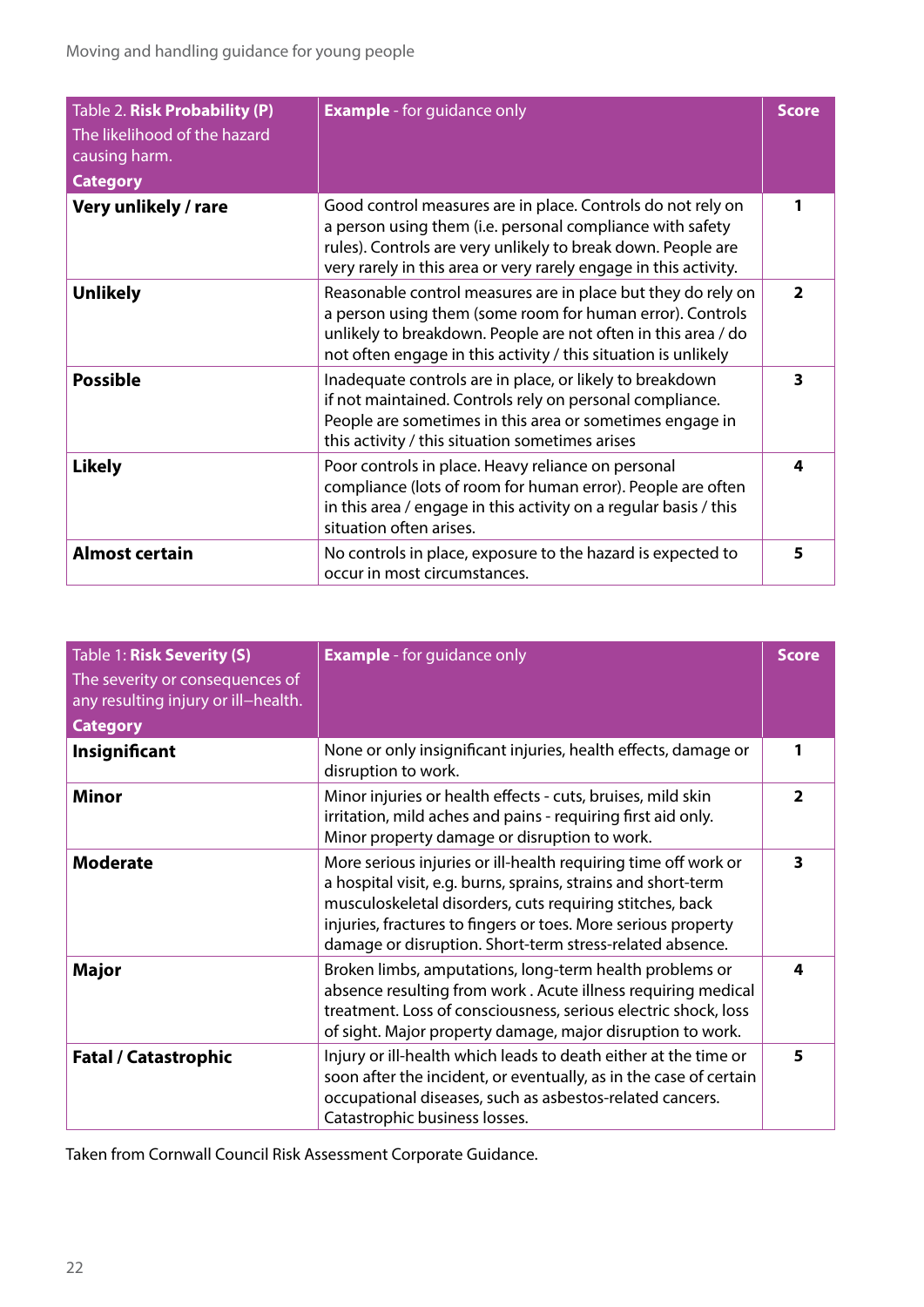### Appendix 5. **Moving and handling risk assessment forms**

Guidance sheet for completing the Risk Moving and Handling Plan Instructions for the front sheet of the moving and handling assessment form on pg 24: **Child ability** (from National Back Exchange, Manual handling of children)

- 1 Total assistance performs less than 25% of the task
- 2 Maximal assistance performs 25% 49% of the task
- 3 Moderate assistance, performs 50% 74% of the task
- 4 Minimal assistance, performs 75% or more of the task
- 5 Supervision (cuing , coaxing, prompting of the task)
- 6 Modified independence (extra time, devices)
- 7 Complete independence (timely and safely)

#### **Child Size**

- A Babies and very small children 0 2 years estimated 3 10 kgs (6 22lbs)
- B Pre school 2 4 years estimated 11 20kgs (24 44 lbs, 2 3 stones)
- C Young children 4 7 years estimated 21 25kgs (46 55lbs, 3.2 3.9 stones)
- D Older children 7 12 years estimated 26 35 kgs (57 -77lbs, 4 5.5 stones)
- E Teenagers 13 16 years estimated 36 40 kgs (79-88lbs, 5.6 6.2 stones)
- F Almost adult 16 18 years estimated  $41 +$  kgs (90lbs +, 6.4 stones+)

#### **Instructions to complete the assessment form:**

- Use the guide (above) to determine the child's size, ability and how many carers are needed.
- All ticked boxes on pages 2, 3 and 4 of the form should be reflected in the moving and handling plan – these are the risks before measures are put in place.
- Using the risk matrix (See Appendix 4, section 4a) work out the risk likelihood and severity
- On the front sheet insert the overall risk before measures are put in place and the overall risk once measures are in place – this is to demonstrate the plan if followed reduces the risk
- Complete the Moving and Handling Plan (See page 28 and 29); completing the risk column on the right with the risk (E,H,M,L) if the control measures are in place for each task.

The Assessment and the Moving and Handling Plan should be easy to read and enable a carer to follow the plan.

#### **Moving and handling plan:**

The risk column on the right handside is the risk if you undertake the control measure. The actions in the moving and handling plan should correlate with the tick boxes on the front sheet

Moving and handling plans will be scanned into the appropriate systems.

Ref: © National Back Exchange manual handling of children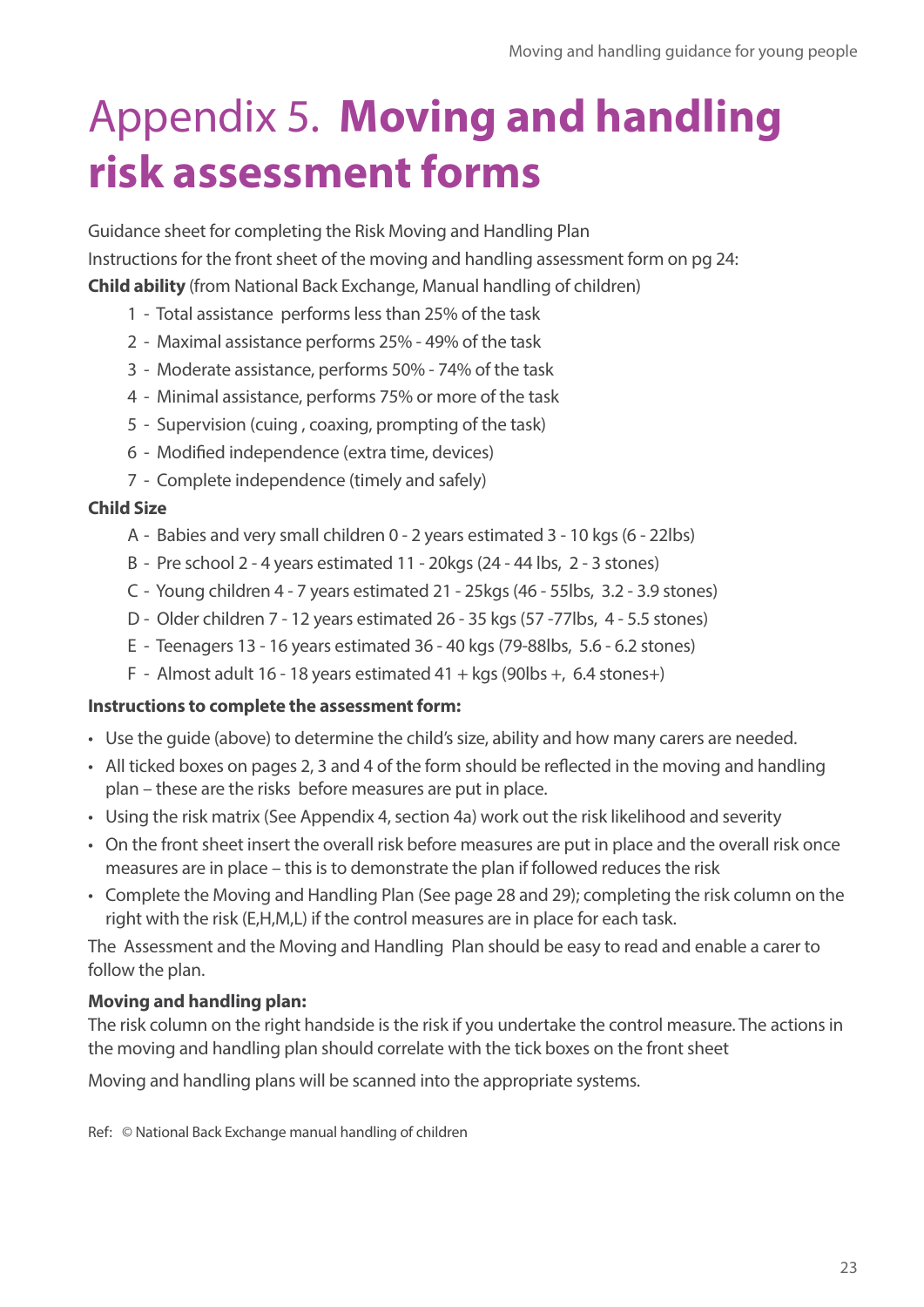| <b>Moving and handling</b><br>risk assessment<br>Name:       |                           | Cornwall Partnership NHS<br>CORNI<br><b>NHS Foundation Trust</b><br>COUNCIL<br>DoB:                                      |
|--------------------------------------------------------------|---------------------------|--------------------------------------------------------------------------------------------------------------------------|
| <b>Address:</b>                                              |                           | <b>Assessed Settings:</b><br>□School<br>$\square$ Home<br>□Short Break Unit<br>$\Box$ Other                              |
| <b>Conditions:</b>                                           |                           | <b>Assessment date:</b>                                                                                                  |
|                                                              |                           | <b>Review date:</b>                                                                                                      |
|                                                              |                           | <b>Completed by date:</b>                                                                                                |
| Height:                                                      | Weight:                   | <b>Sensory:</b>                                                                                                          |
| <b>Hearing:</b>                                              |                           | <b>Vision:</b>                                                                                                           |
| <b>Risk Assessment:</b><br><b>Before Completing</b><br>Plan: | After Completing<br>Plan: | <b>Childs Ability:</b><br>5 <sub>1</sub><br>6<br>$\overline{2}$<br>3<br>$\overline{4}$<br>$\overline{7}$<br>$\mathbf{1}$ |
|                                                              |                           | <b>Child Size:</b><br>E<br>F<br>A<br>B<br>C<br>D                                                                         |
|                                                              |                           |                                                                                                                          |

**Number of Carers:** 1 2 3

#### **Check box by clicking on the appropriate box:**

| <b>Communication</b>                                                                           |            |             | <b>Comments</b>  | <b>Other Factors</b>                                           |        |                  |
|------------------------------------------------------------------------------------------------|------------|-------------|------------------|----------------------------------------------------------------|--------|------------------|
| Speech<br>Gesture/Signing<br><b>Communication Book</b><br>IT                                   |            | П           |                  | Pain<br>Discomfort<br>Muscle Tone<br>High/Low<br>Contractures  | H<br>L | $\Box$           |
| <b>Behaviour</b><br>Co-operative<br>Un co-operative<br>Unpredictable<br>Challenging<br>Anxious |            | П<br>П<br>П |                  | Gastronomy<br>Peg/ng tube<br>Epilepsy<br>Constipation<br>Other |        | $\Box$<br>$\Box$ |
| <b>Understanding</b><br>Age appropriate<br>Limited                                             | Yes<br>Yes |             | No $\Box$<br>No. |                                                                |        |                  |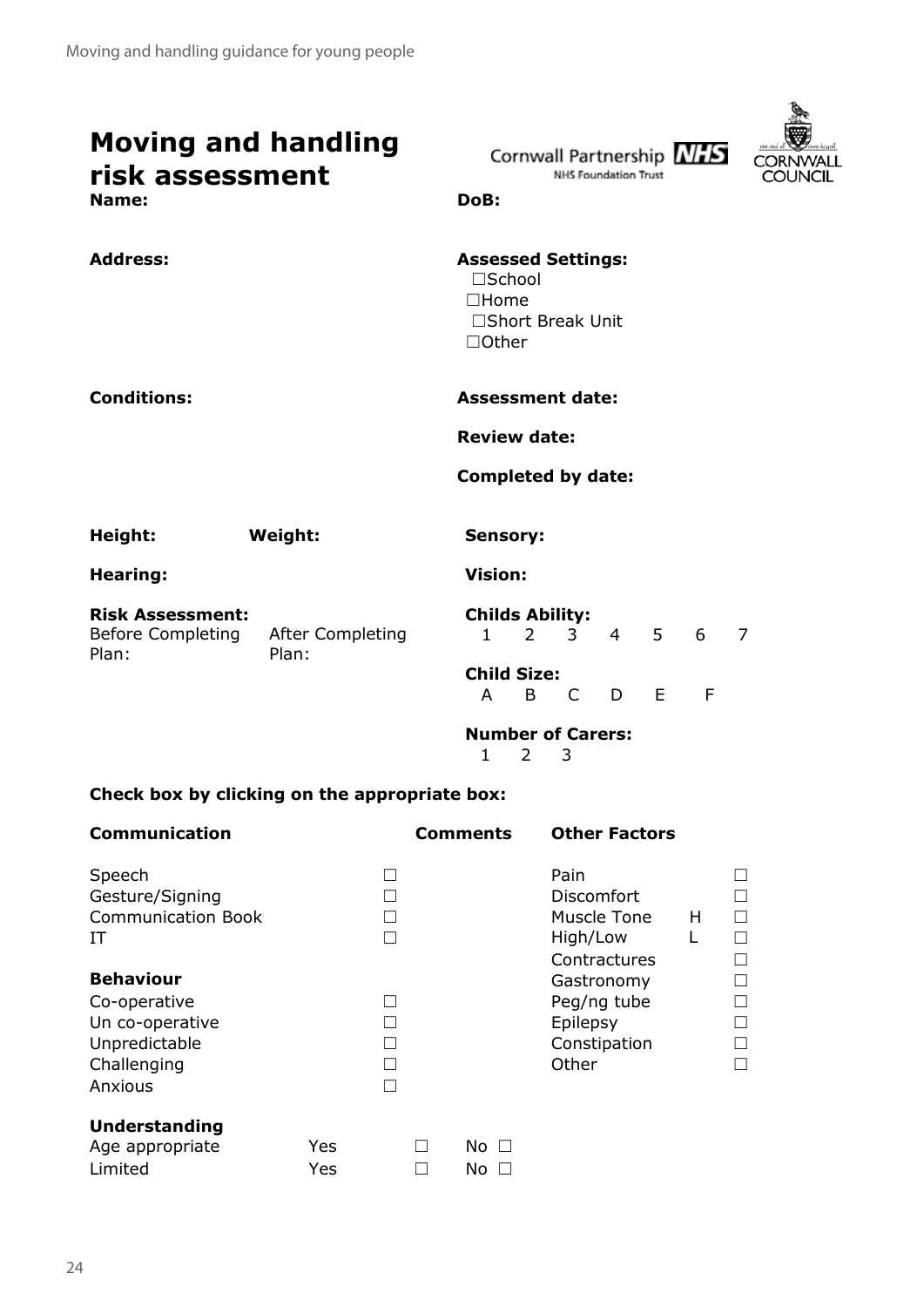#### **Risk Assessment if prior to completing moving and handling plan:**

#### **Check box by clicking on the appropriate box:**

| NA=Not Applicable, E=Extreme, H=High, M=Moderate, L=Low<br><b>Mobility:</b><br><b>Standing Ability</b>                                                                                                                                                                                                      | NΑ                                                                                          | F                                                                  | н                                                                  | м                                                             | L.                                                                                     |
|-------------------------------------------------------------------------------------------------------------------------------------------------------------------------------------------------------------------------------------------------------------------------------------------------------------|---------------------------------------------------------------------------------------------|--------------------------------------------------------------------|--------------------------------------------------------------------|---------------------------------------------------------------|----------------------------------------------------------------------------------------|
| Unable to weight bear reliably<br>Needs support<br>Needs supervision<br>Uses equipment                                                                                                                                                                                                                      | П<br>$\Box$<br>$\Box$<br>$\Box$                                                             | П<br>$\Box$<br>$\Box$<br>П                                         | П<br>$\Box$<br>$\Box$<br>П                                         | П<br>П<br>П<br>П                                              | П<br>$\Box$<br>П<br>П                                                                  |
| <b>Sitting Ability</b><br>Unable to be seated<br>Needs support<br>Needs supervision<br>Sits unaided<br>Functional chair<br>Wheelchair                                                                                                                                                                       | П<br>$\Box$<br>$\Box$<br>$\Box$<br>$\Box$<br>$\Box$                                         | П<br>$\Box$<br>$\Box$<br>$\Box$<br>$\Box$<br>П                     | П<br>П<br>П<br>П<br>П<br>П                                         | П<br>П<br>П<br>П<br>П<br>П                                    | $\perp$<br>$\Box$<br>П<br>$\Box$<br>$\Box$<br>П                                        |
| <b>Walking Ability</b><br>Unable to walk<br>Needs support<br>Needs supervision<br>Walking with equipment<br>Walking unaided<br>Walking with assistance                                                                                                                                                      | П<br>$\Box$<br>$\Box$<br>$\Box$<br>$\Box$<br>$\Box$                                         | $\perp$<br>$\Box$<br>$\Box$<br>П<br>$\Box$<br>$\Box$               | $\Box$<br>П<br>П<br>П<br>$\Box$<br>$\Box$                          | $\Box$<br>П<br>П<br>П<br>$\Box$<br>П                          | $\Box$<br>П<br>П<br>П<br>$\Box$<br>$\Box$                                              |
| <b>Transfers</b><br>In and out of bed<br>Help from sitting to standing<br>Sit to stand from front<br>Stand and turn<br>Transfer from chair to chair<br>Floor to chair<br>Stand to sit<br>Floor to buggy/low seat<br>Help to stand from carers lap<br>Using an inflatable cushion (elk)to<br>stand/sit/floor | П<br>$\Box$<br>$\Box$<br>$\Box$<br>$\Box$<br>$\Box$<br>$\Box$<br>$\Box$<br>$\Box$<br>$\Box$ | П<br>$\Box$<br>П<br>П<br>$\Box$<br>П<br>$\Box$<br>П<br>П<br>$\Box$ | П<br>$\Box$<br>П<br>П<br>$\Box$<br>П<br>$\Box$<br>П<br>П<br>$\Box$ | П<br>П<br>П<br>П<br>$\Box$<br>П<br>$\Box$<br>П<br>П<br>$\Box$ | П<br>$\Box$<br>$\Box$<br>$\Box$<br>$\Box$<br>$\Box$<br>$\Box$<br>$\Box$<br>П<br>$\Box$ |
| Manual lift from low surface                                                                                                                                                                                                                                                                                | $\Box$                                                                                      | П                                                                  | П                                                                  | П                                                             | П                                                                                      |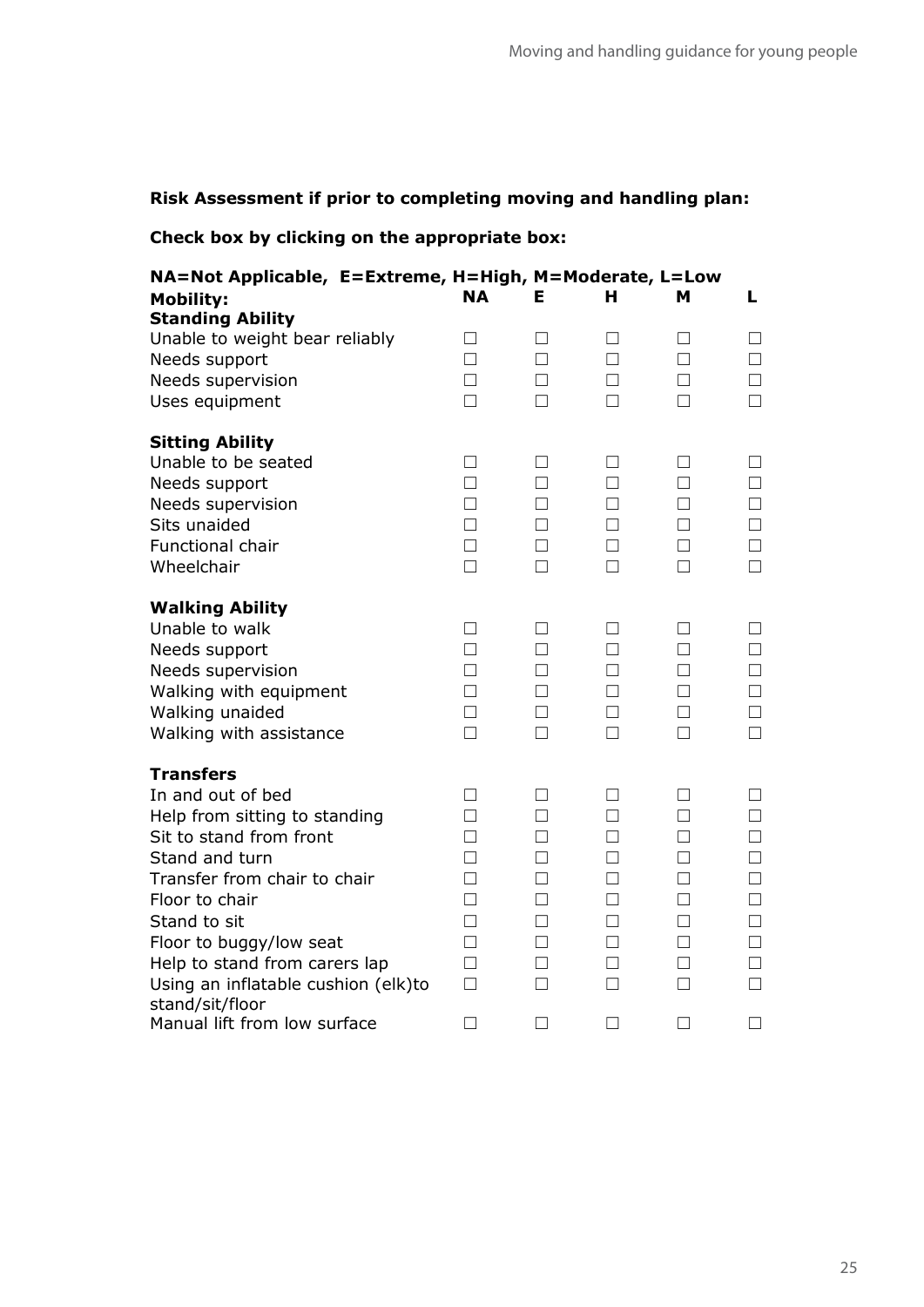#### **Check box by clicking on the appropriate box:**

| NA=Not Applicable, E=Extreme, H=High, M=Moderate, L=Low                                                                                      | <b>NA</b>                                  | Е                                          | н                                    | м                                          | L                                                     |
|----------------------------------------------------------------------------------------------------------------------------------------------|--------------------------------------------|--------------------------------------------|--------------------------------------|--------------------------------------------|-------------------------------------------------------|
| <b>Personal Care</b><br>Stand and change a pad<br>Stand and use a urine bottle<br>Child in a chair to use a urine                            | П<br>П                                     | $\mathsf{L}$                               | ΙI<br>П<br>П                         | П                                          | ┓                                                     |
| bottle<br>Using a portable step to use toilet<br>Assist toileting<br>Changing nappy/pad lying down<br><b>Bathing</b><br>Washing<br>Showering | П<br>П<br>П<br>П<br>П<br>П                 | $\Box$<br>$\mathsf{L}$<br>П                | $\perp$<br>П<br>П<br>П<br>П          | $\Box$<br>П<br>П<br>П<br>П                 | $\vert \ \ \vert$<br>$\mathbf{I}$<br>П<br>П<br>П<br>П |
| <b>Hoisting</b><br>Putting sling in position<br>To bed<br>To chair<br>To bath<br>To toilet<br>To wheelchair                                  | $\perp$<br>П<br>П<br>$\Box$<br>$\Box$<br>П | $\perp$<br>П<br>$\Box$<br>П<br>$\Box$<br>П | ш<br>П<br>П<br>$\Box$<br>$\Box$<br>П | $\perp$<br>П<br>П<br>$\Box$<br>$\Box$<br>П | $\Box$<br>П<br>┓<br>$\Box$<br>$\Box$<br>П             |
| <b>Positioning</b><br>Off floor<br>Rolling                                                                                                   | $\perp$<br>П                               | $\Box$<br>П                                | П<br>П                               | $\Box$<br>П                                | $\vert \ \ \vert$<br>П                                |
| <b>Trampoline</b><br>On/off                                                                                                                  | $\Box$                                     |                                            |                                      |                                            |                                                       |
| <b>Transport</b><br>Small child into car seat<br>Transfer child who can stand<br>Wheelchair user<br>Sideways transfer                        | П<br>П                                     | $\Box$                                     | $\Box$                               | П<br>П                                     | $\Box$                                                |
| <b>Therapy</b><br>To standing frame<br>Onto a ball<br>Onto a wedge<br>Supported seating on floor                                             | $\vert \ \ \vert$<br>H<br>П                |                                            | $\Box$<br>П<br>$\mathbf{I}$<br>П     | П<br>П                                     | ┓<br>П                                                |
| Swimming<br>To pool<br>Using hoist<br>Using chair                                                                                            | $\overline{\phantom{a}}$<br>П              |                                            | $\overline{\phantom{0}}$<br>П        |                                            | П                                                     |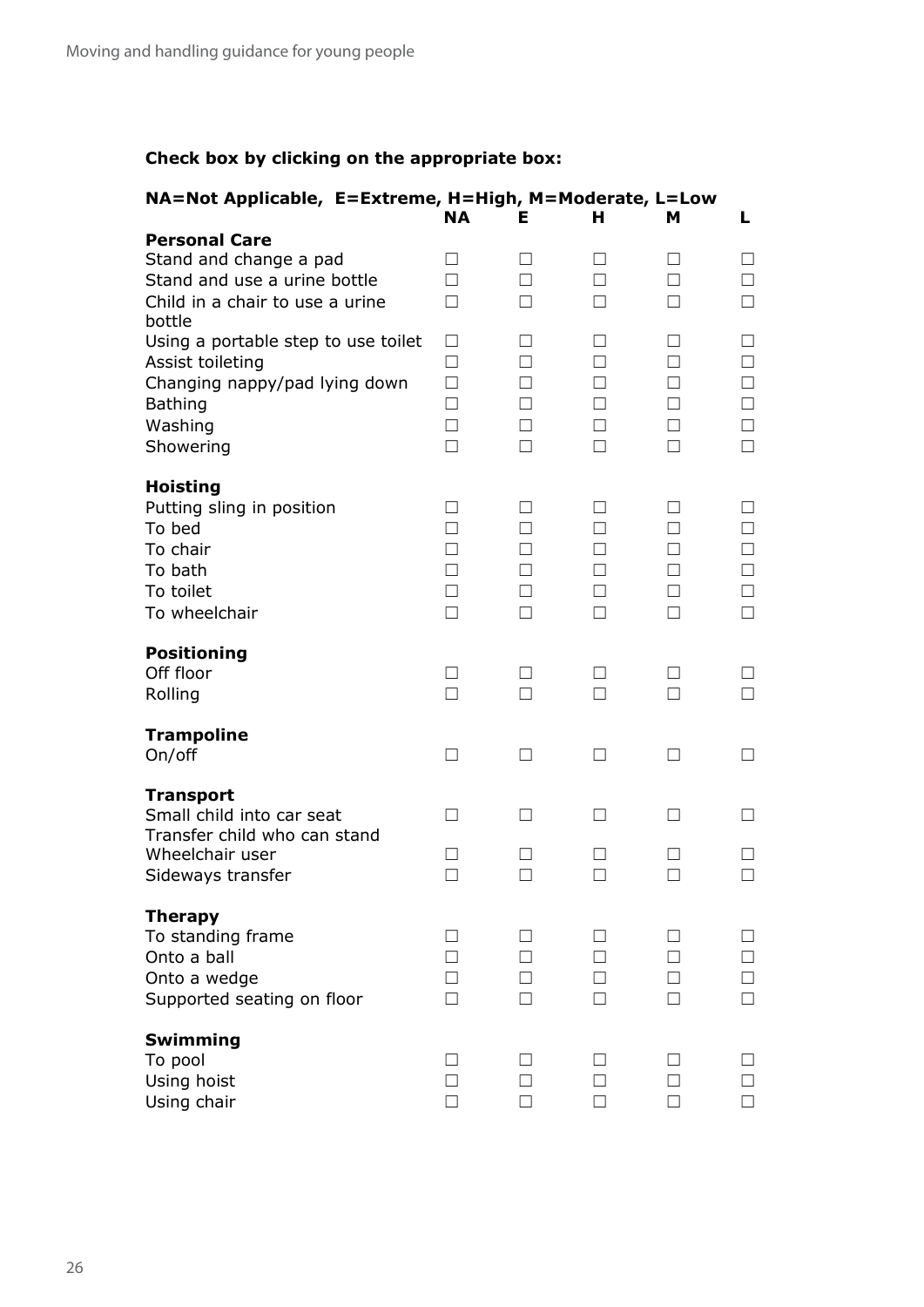#### **Check box by clicking on the appropriate box:**

| NA=Not Applicable, E=Extreme, H=High, M=Moderate, L=Low       |     |              | NA. | Е | н | м |  |
|---------------------------------------------------------------|-----|--------------|-----|---|---|---|--|
|                                                               |     |              |     |   |   |   |  |
| <b>Horse Riding</b>                                           |     |              |     |   |   |   |  |
| <b>Tricycles</b>                                              |     |              |     |   |   |   |  |
| Check box by clicking on the appropriate box:                 |     |              |     |   |   |   |  |
| <b>Parents Agree</b>                                          | Yes | $\mathsf{L}$ | No  |   |   |   |  |
| <b>Child Agrees</b>                                           | Yes | П            | No. |   |   |   |  |
| <b>Review date:</b><br><b>Worker signed:</b><br><b>Title:</b> |     |              |     |   |   |   |  |

**Parent: Child:**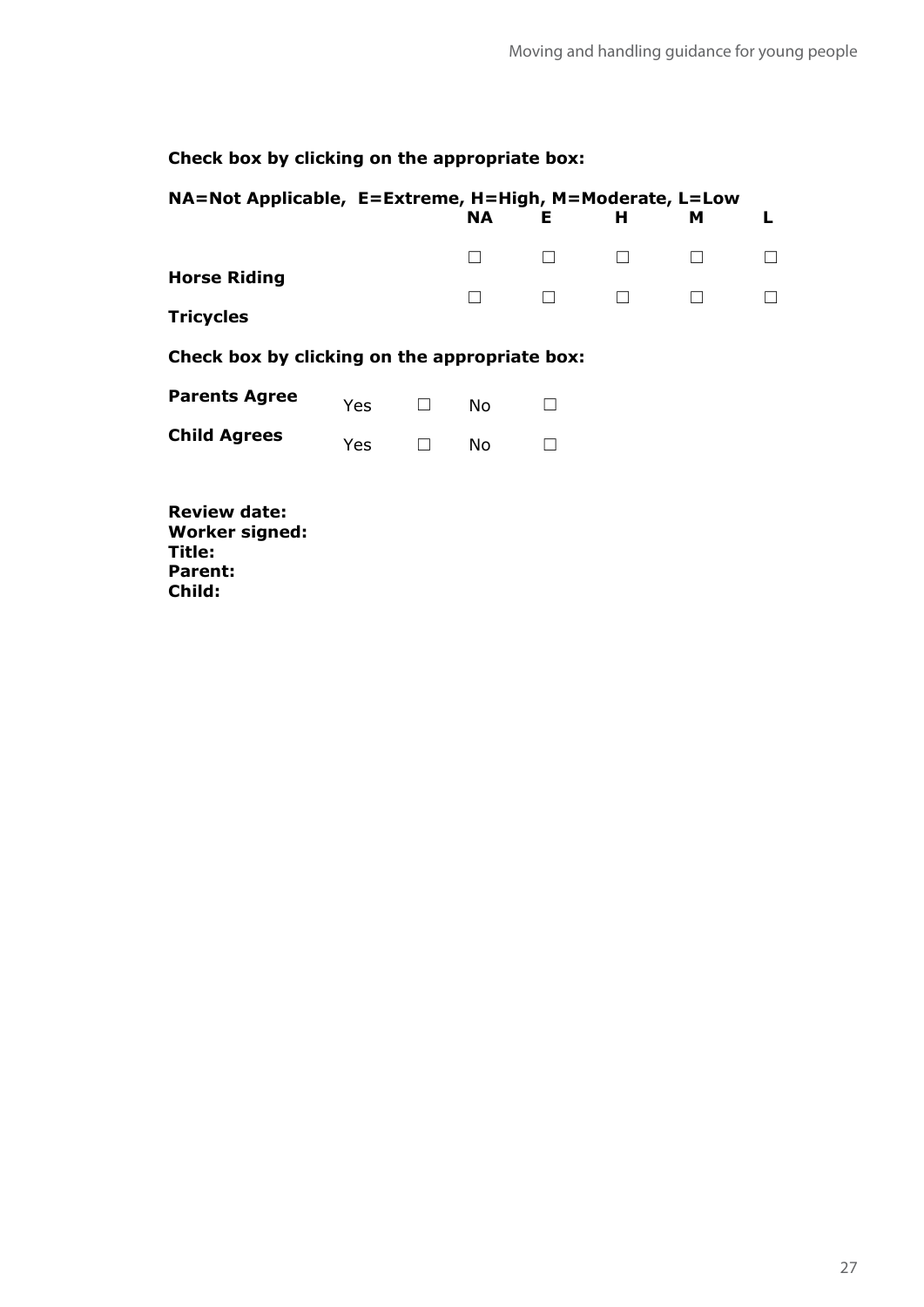

Hoisting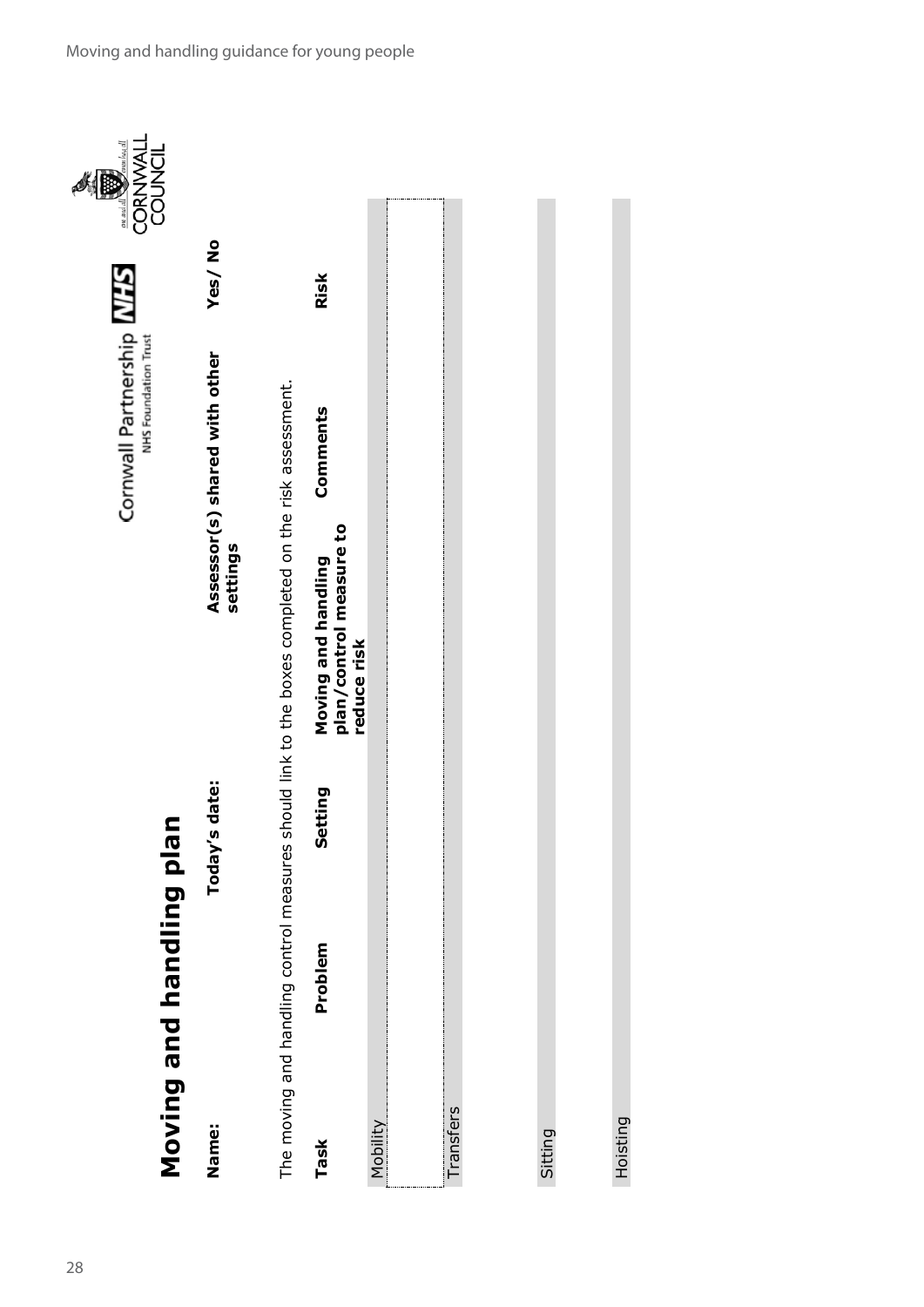| Task          | Problem | Setting | Moving and handling<br>plan/control measure to<br>reduce risk | Comments | Risk |
|---------------|---------|---------|---------------------------------------------------------------|----------|------|
| Personal Care |         |         |                                                               |          |      |
|               |         |         |                                                               |          |      |
| Positioning   |         |         |                                                               |          |      |
|               |         |         |                                                               |          |      |
| Trampoline    |         |         |                                                               |          |      |
|               |         |         |                                                               |          |      |
| Transport     |         |         |                                                               |          |      |
|               |         |         |                                                               |          |      |
| Therapy       |         |         |                                                               |          |      |
|               |         |         |                                                               |          |      |
| Swimming      |         |         |                                                               |          |      |
|               |         |         |                                                               |          |      |
| Horse riding  |         |         |                                                               |          |      |
|               |         |         |                                                               |          |      |
| Tricycles     |         |         |                                                               |          |      |
|               |         |         |                                                               |          |      |
| Review date:  |         | Parent: |                                                               |          |      |
| Professional: |         | Child:  |                                                               |          |      |
|               |         |         |                                                               |          |      |

Alison Taylor – Occupational Therapist , Disabled Children and Therapy Service, Cornwall Council

Alison Taylor - Occupational Therapist, Disabled Children and Therapy Service, Cornwall Council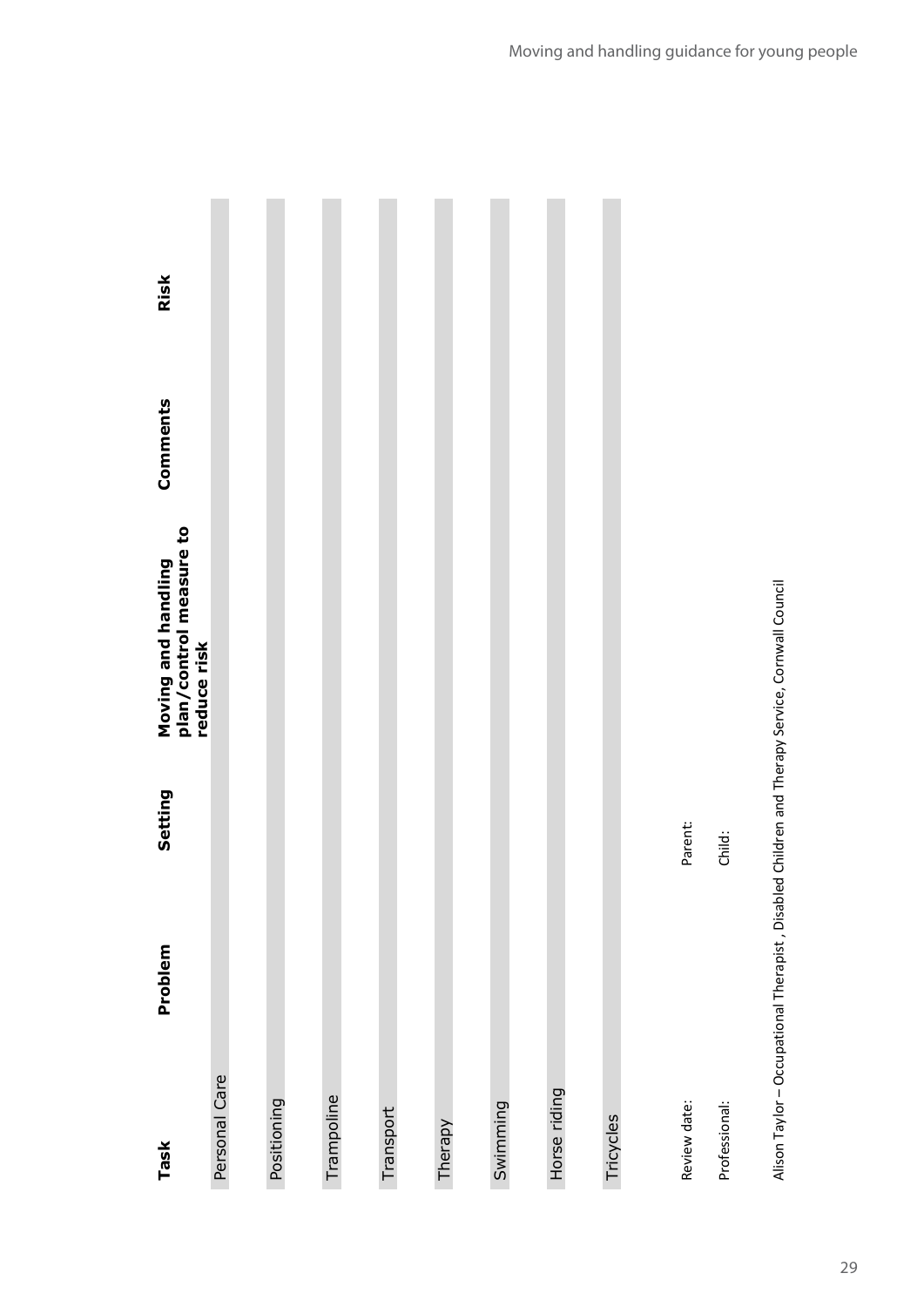### **Moving and handling passport**

**Moving and handling passport for disabled children and young people**



**This is for you to keep and share**





**2**

#### **Hoist check list:**

- Each hoist will be serviced and have a next service date, therefore the hoist should only be used if in date
- Ensure you know how to use the hoist, if you are unsure please do not use the hoist and contact the provider / prescriber
- Check the battery is working and charged
- Check there are no leaks (if mobile hydraulic hoist)
- The hoist should be checked every six months

#### **Sling check list:**

- Ensure you can read the label
- Ensure the stitching is intact
- Ensure the material us not laddered / broken
- Ensure the sling has the right attachments
- If the sling is damaged please do not use, and report to the provider / prescriber

#### Moving and handling

**1**

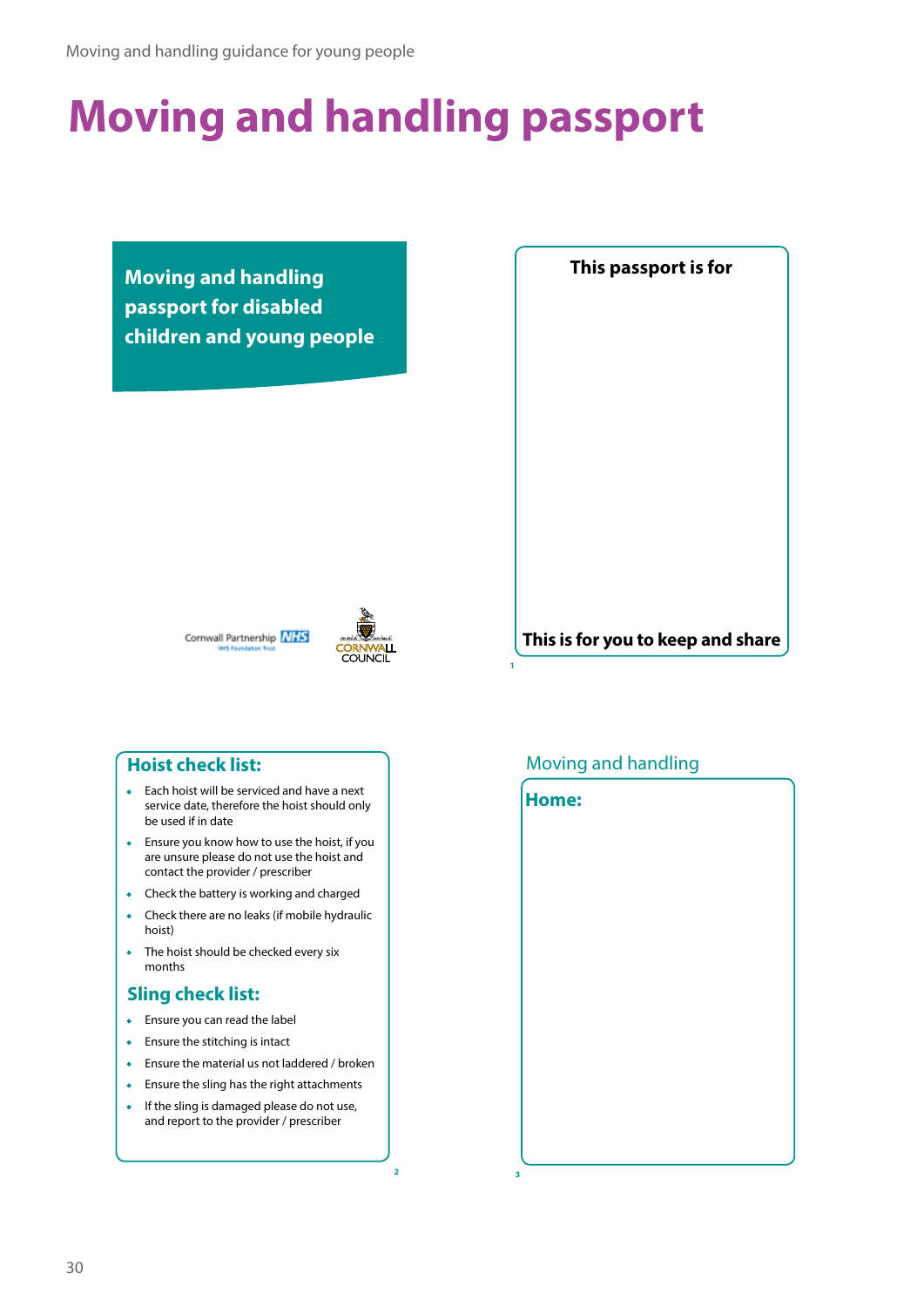| Moving and handling |  |
|---------------------|--|
| School:             |  |
|                     |  |
|                     |  |
|                     |  |
|                     |  |
|                     |  |
|                     |  |
|                     |  |
|                     |  |
|                     |  |
|                     |  |
|                     |  |
|                     |  |
|                     |  |

**4**

#### Moving and handling



#### Moving and handling



#### **Other things to consider**

(e.g. challenging behaviour, epilepsy, condition specific)



**7**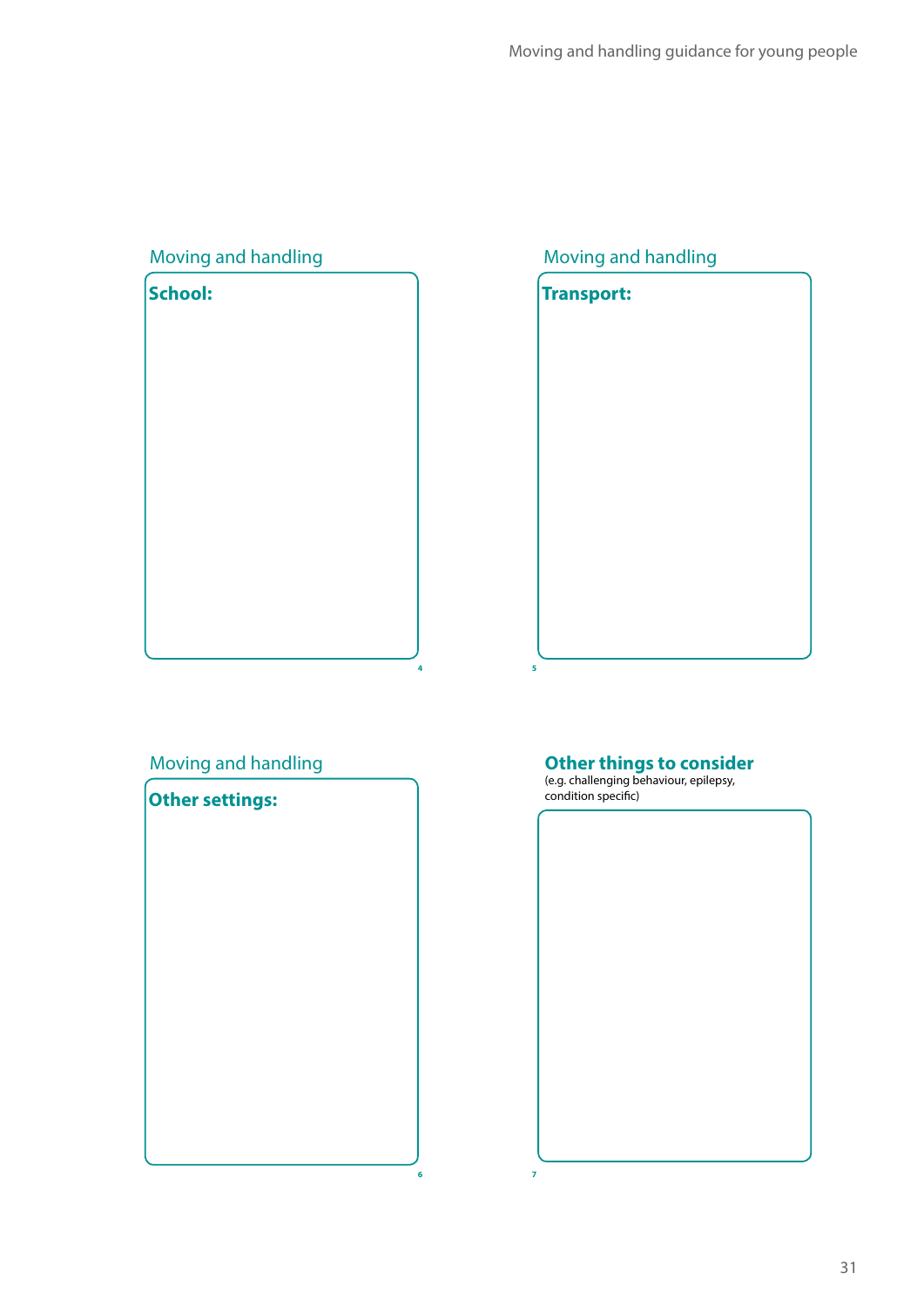#### **Reviewing this passport**

If this passport needs a review please contact

For more detailed moving and handling of

please see the moving and handling plan

#### **Top tips for moving and handling**

- Maintain the S shape of your spine when you move
- Bend at the knees not your hips
- Keep your back straight
- Ensure Levels of equipment are at the right height
- Stand with feet apart, one in front of the other in the direction you are moving
- Ensure the environment is clear
- Let

**9**

know what movement you are planning

• If there are two of you, use the words Ready - Steady - Sit/Stand/Walk



format or language please contact: Cornwall Council County Hall Treyew Road Truro TR1 3AY Telephone: 0300 1234 100 Email: enquiries@cornwall.gov.uk www.cornwall.gov.uk

If you would like this information in another

**Contact us**

Dunmere Road Bodmin PL31 2FR Telephone: 01872 327262 Email: admin-carew@cornwall.gov.uk

Education Health and Social Care Chy Trevail Beacon Technology Park

Join us on Facebook

41533 09/16 - MHP

Follow us on Twitter @cornwallcouncil



**10**

**8**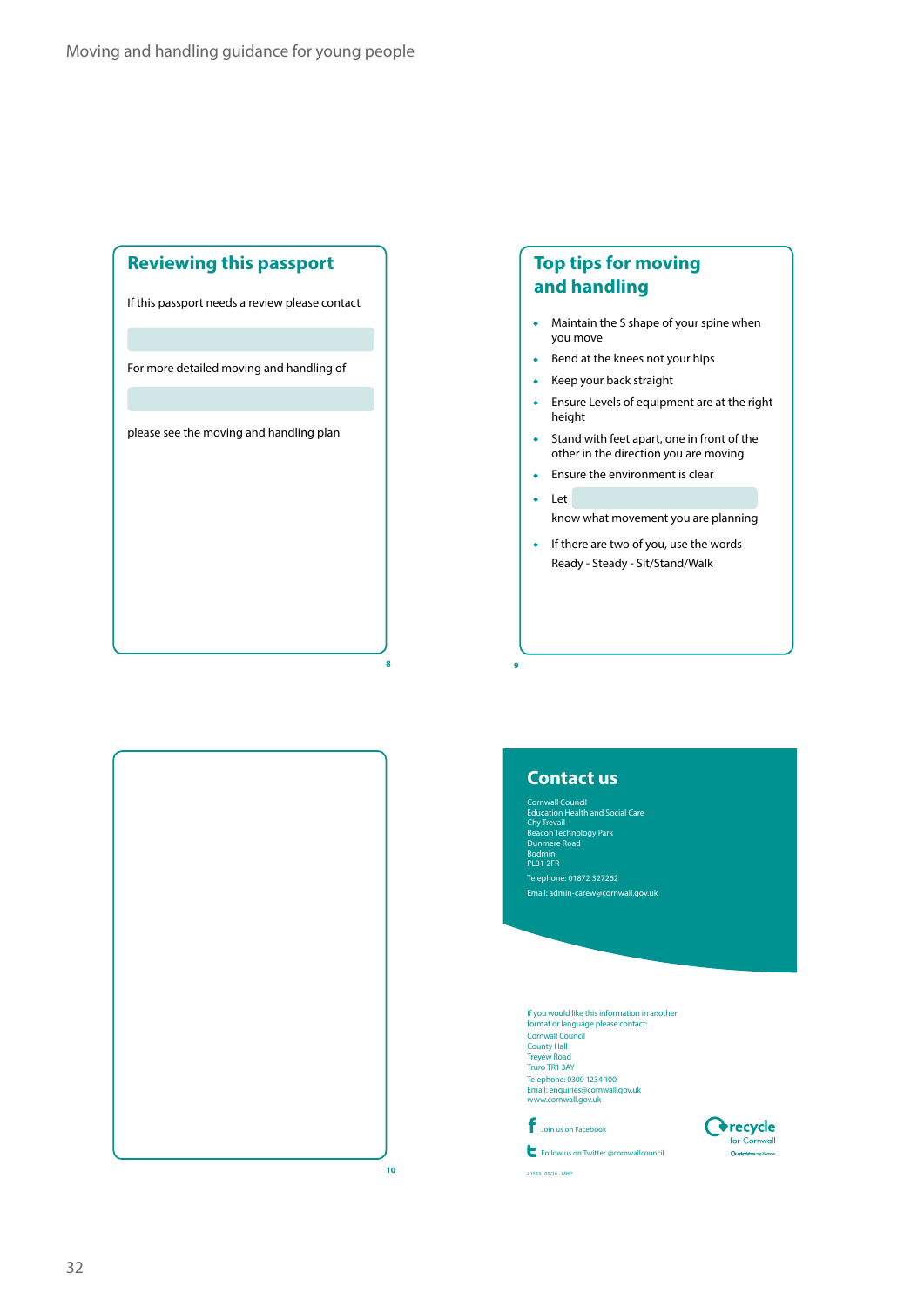### Appendix 6. **Training needs matrix**

#### **This is an example of which staff need what training:**

#### **Training needs matrix**

| <b>Staff group</b>                                                  | <b>Hazards</b>                               | <b>Level of risk</b> | <b>Training needs</b>                                                            |
|---------------------------------------------------------------------|----------------------------------------------|----------------------|----------------------------------------------------------------------------------|
| staff who do not work<br>directly with children<br>and young people | Light weight and<br>infrequent               | Low risk (green)     | Inanimate moving and handling<br>induction and update                            |
| Admin                                                               | Handling of inanimate<br>loads               | Low risk (green)     | Inanimate moving and handling<br>induction and update                            |
| Psychologists                                                       | Handling of inanimate<br>loads               | Low risk (green)     | Inanimate moving and handling<br>induction and update                            |
| <b>Social Workers</b>                                               | Moving and handling<br>of child/young person | Low risk (green)     | Inanimate moving and handling<br>induction and update                            |
| <b>Social Workers</b><br>(handling children)                        | Moving and handling<br>of child/young person | High risk (red)      | Inanimate moving and handling<br>induction and update and<br>handling techniques |
| Early years e.g. Portage                                            | Moving and handling<br>of child/young person | High risk (red)      | Inanimate moving and handling<br>induction and update and<br>handling techniques |
| <b>Disabled Childrens</b><br><b>Support Workers</b>                 | Moving and handling<br>of child/young person | High risk (red)      | Inanimate moving and handling<br>induction and update and<br>handling techniques |
| Occupational Therapists                                             | Moving and handling<br>of child/young person | High risk (red)      | Inanimate moving and handling<br>induction and update and<br>handling techniques |
| <b>Homecare Service</b>                                             | Moving and handling<br>of child/young person | High risk (red)      | Inanimate moving and handling<br>induction and update and<br>handling techniques |
| <b>Short Break Staff</b>                                            | Moving and handling<br>of child/young person | High risk (red)      | Inanimate moving and handling<br>induction and update and<br>handling techniques |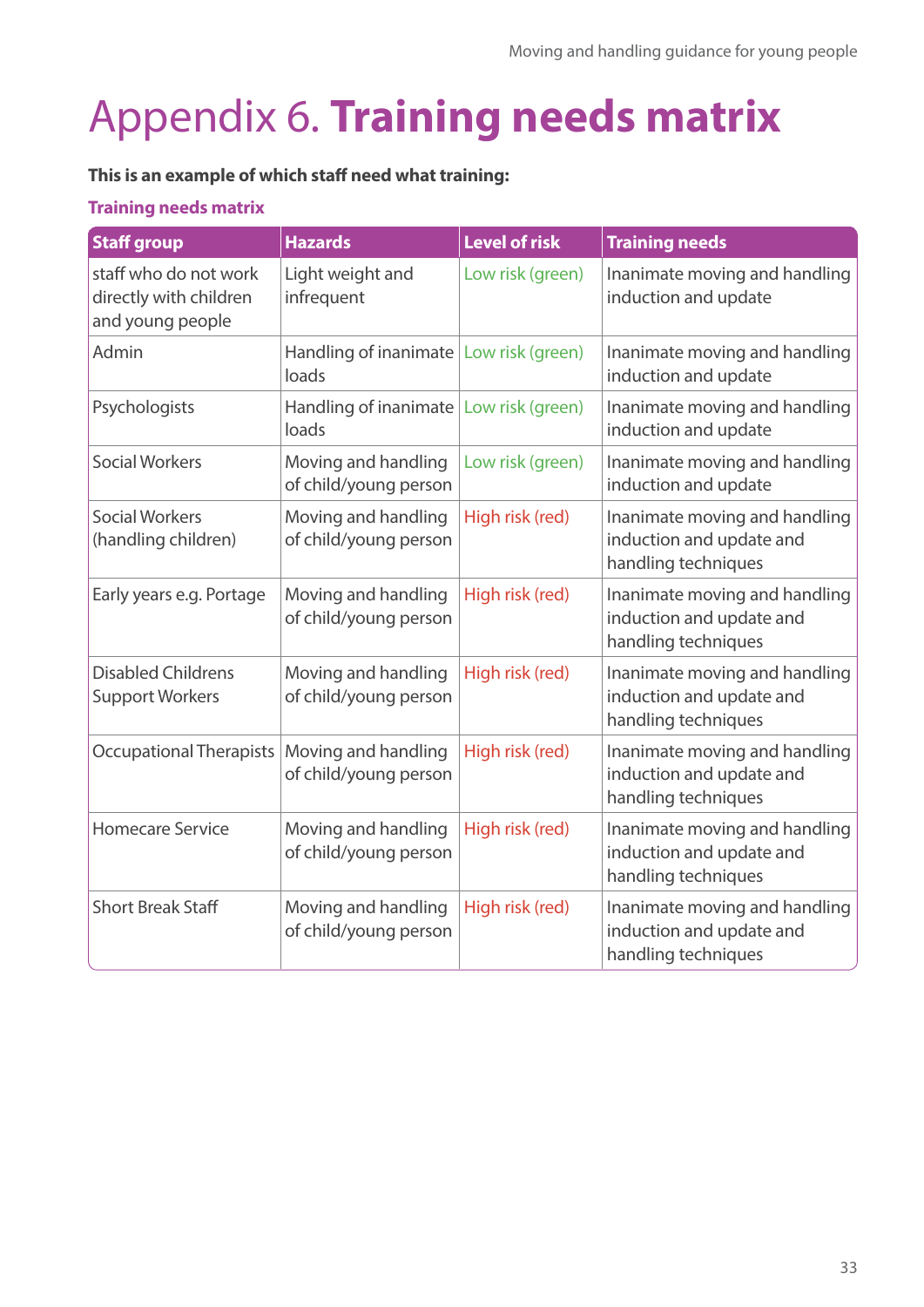### Appendix 7. **Training needs records**

Training needs records are held in each individual area.

Managers have a record of staff training on ERP.

Moving and Handling Trainers also hold records of those trained.

In short break settings, the residential managers are responsible for ensuring training is recorded and staff have regular updates.

Trust managers to contact work force learning and development.

### Appendix 8. **Current moving and handling advisors**

Moving and Handling advisors at Cornwall Council and CFT hold a list of moving and handling trainers and each agency has a shared drive with the same information.

Moving and Handling Advisors will have access to training information.

The Trust has a Moving and handling Advisor.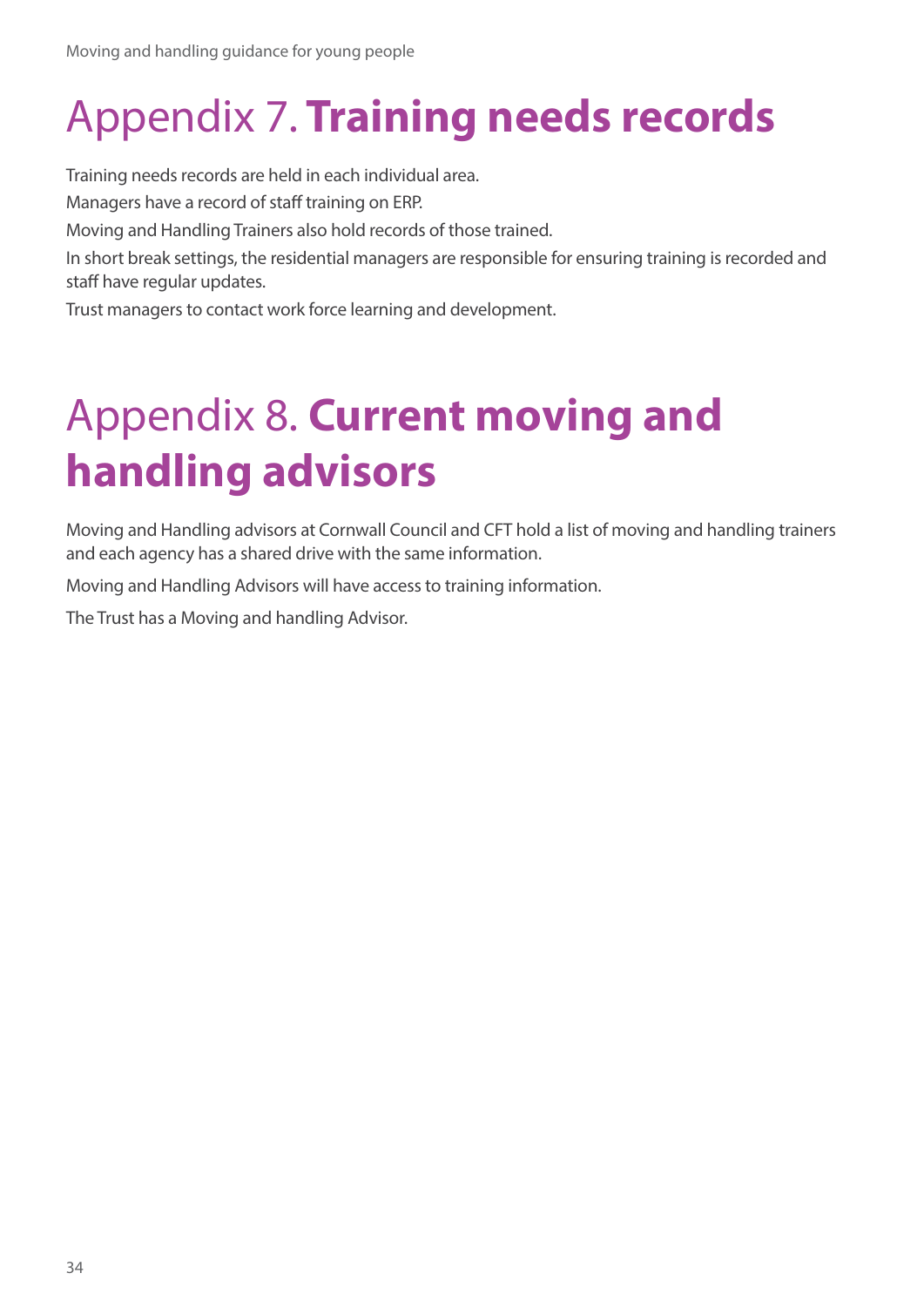### Appendix 9. **Reporting of accidents**

#### **Recording of accidents, near misses and risk register**

The following information has been obtained from Cornwall Council policy and guidance on the reporting and investigation of incidents. Please see link at the end of this appendix.

There is a near miss log and reporting system, though not one specific to moving and handling currently to collate trends/training issues within the Council or with agencies who are commissioned by Council or Health.

#### **How should incidents be investigated**

Finding out how and why an incident occurred can provide valuable information to prevent a similar incident in the future.

Managers are expected to carry out preliminary incident investigations. In addition all incidents will be reviewed by a qualified safety professional and, if necessary, a detailed investigation will be carried out.

Where a safety professional carries out an investigation the employee will be given the option to invite a union representative to participate in the process.

If a death, major injury or specified dangerous occurrence occurs - make the area safe but try to preserve the scene of the incident as much as possible until you have contacted Health, Safety and Wellbeing Services - they will advise you of any further action required.

#### **What about near misses?**

If an incident is reported to you where no-one was injured but there was the potential for serious injury you should investigate it as if it was an injury/incident.

An example is not putting loops correctly on the hoist and then trying to lift.

Records of near misses need to be kept locally. This information can be kept electronically or hard copy - **but it must be kept secure**.

This is the link to the accident/near miss reporting:

(http://www.cornwall.gov.uk/media/3643444/Incident-investigation-guidance.pdf)

#### **Policy and Procedure for the Reporting and**

#### **Management of Accidents, Incidents and Near Misses**

http://www.cornwallfoundationtrust.nhs.uk/DocumentsLibrary/CornwallFoundationTrust/Policies/ Corporate/Governance/GOV01514Validation.pdf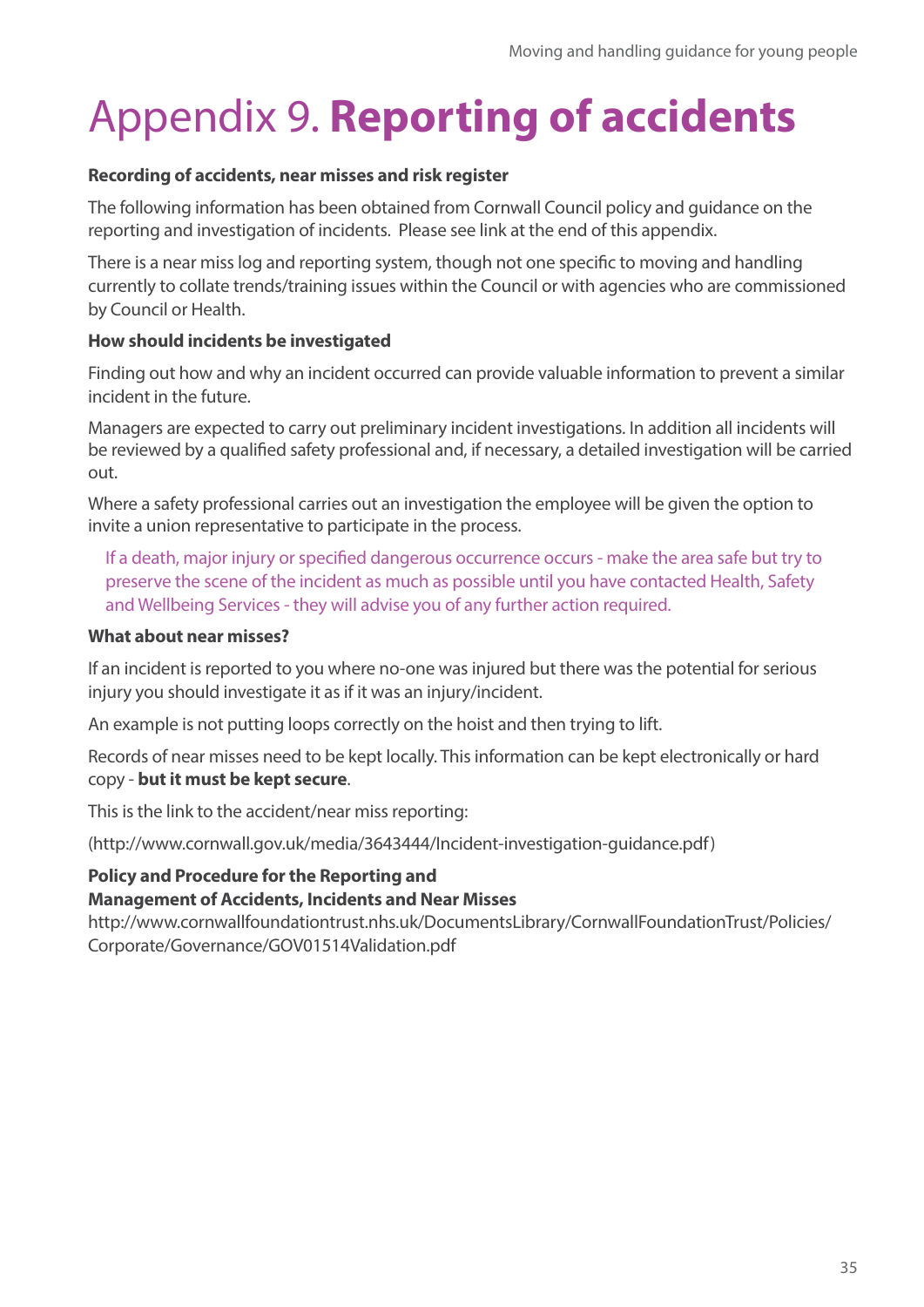### Appendix 10. **Flow chart for procedures**

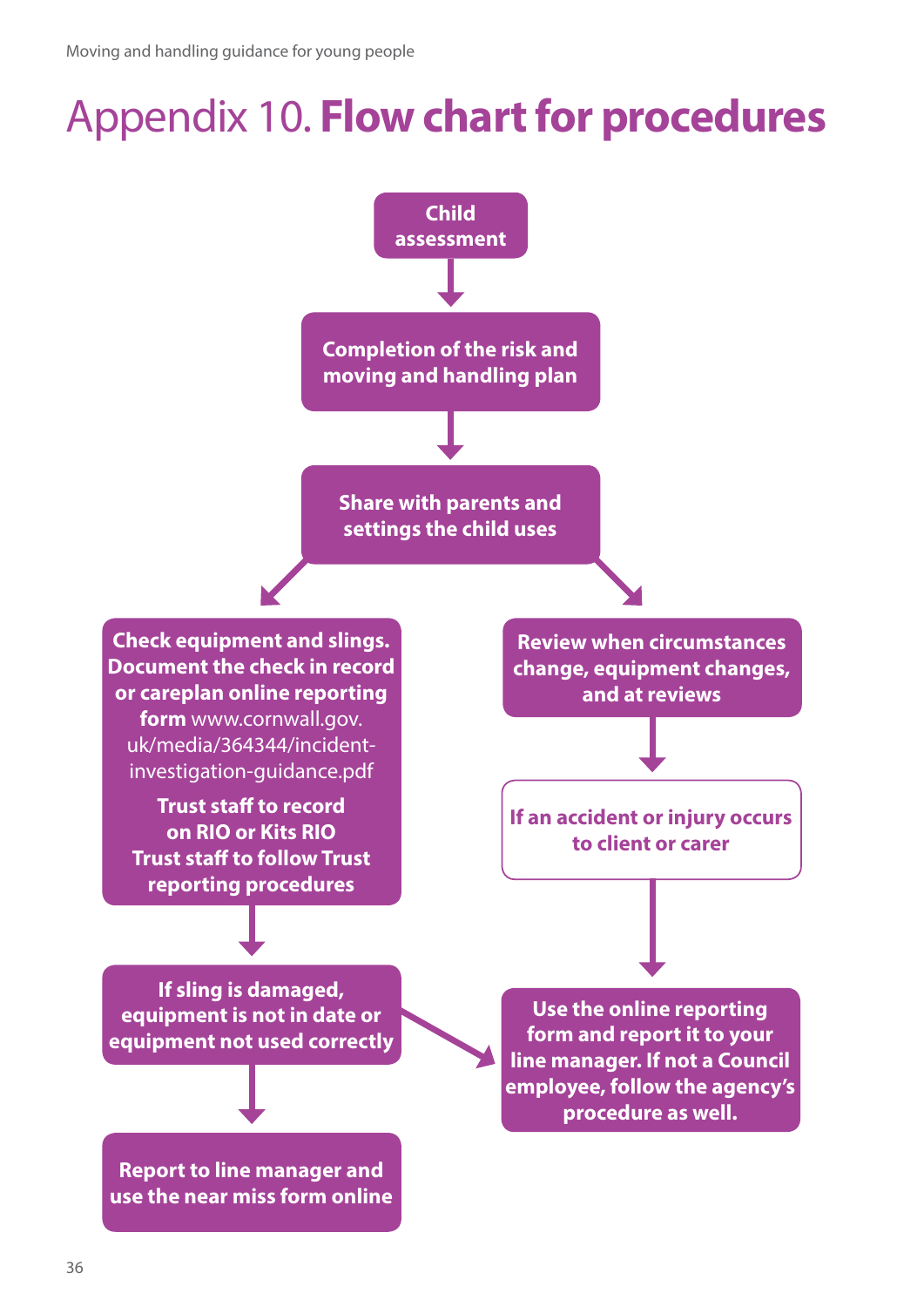# Appendix 11. **Hoist guidelines**

#### **Read and follow the handling/hoisting plan**

The person using the hoist must do an 'on the spot' risk assessment to check there is no significant change from the handling/hoisting plan and do a visual check of all equipment prior to using it.

Prepare environment for hoisting, ensure there is sufficient space to use the hoist safely







**Hoist** - mobile (electric and hydraulic), ceiling track systems, stand aid, bath

#### **Ensure**:

- Safe working load (SWL) of the hoist and is clearly displayed
- The hoist is fully charged and the battery fitted correctly
- There are no obvious signs of damage
- Any leads are connected correctly
- The emergency stop button is set correctly
- There are no fluid leaks
- The lifting tape is intact and not frayed (applies to ceiling track, certain mobile hoists)
- The castors are moving freely i.e. free from carpet fibres/fluff etc. (mobile & standing hoists)
- The base adjustment moves freely (mobile and standing hoists)
- The raise/lowering mechanism works
- LOLER checks are undertaken annually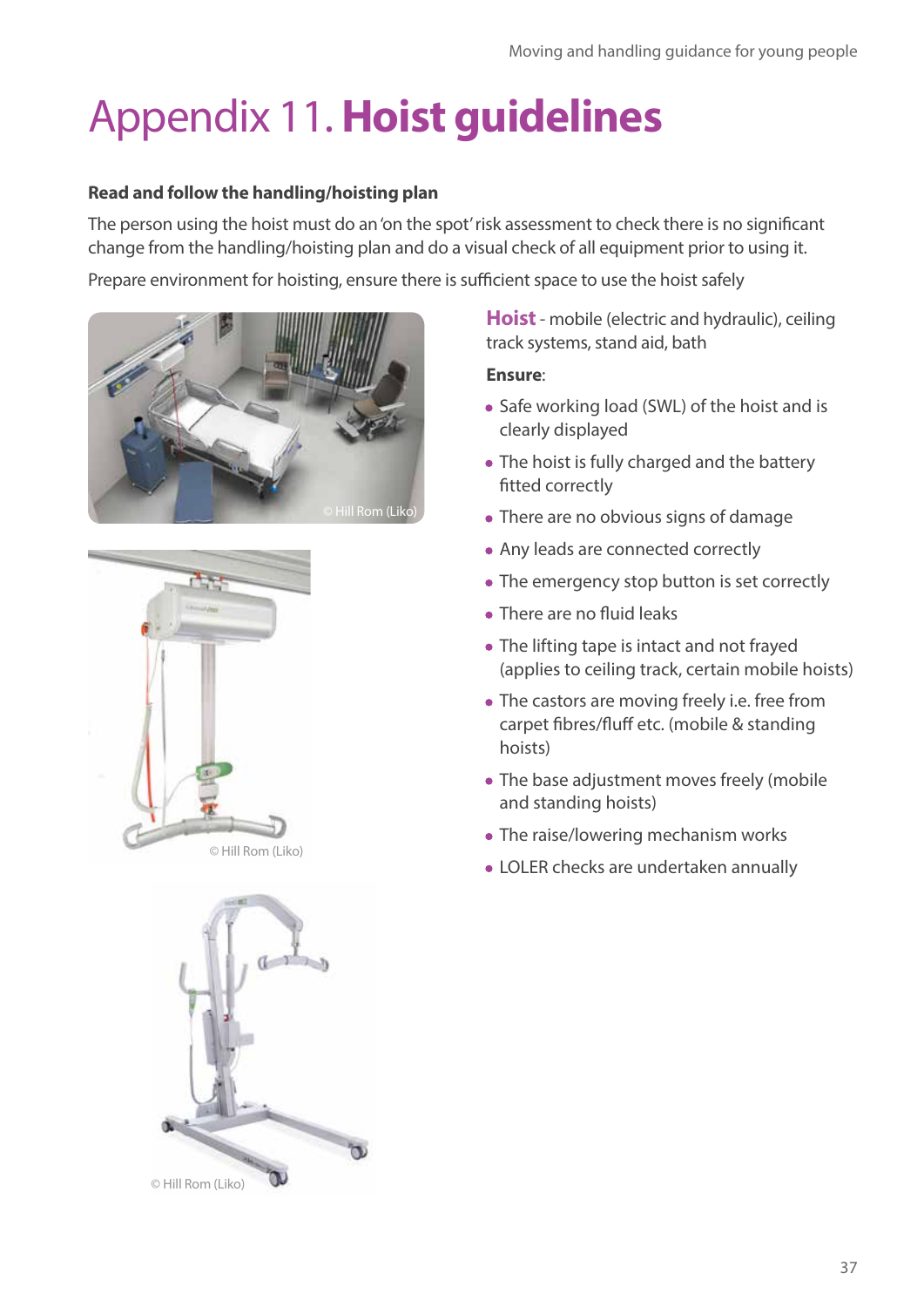

#### **Slings**

#### **Ensure:**

- It has been assessed for the client and is fit for purpose
- The sling is compatible with the person and the hoist
- All labels are legible and show SWL and unique identifier
- There are no signs of fraying, tears etc.
- All stitching is intact
- The fabric is not worn/wearing
- The velcro (if applicable) is clean and free of fibres/ fluff etc.
- The buckle (if applicable) has no signs of damage etc.
- The loops/clips have no obvious signs of damage, fraying etc.
- The sling is clean
- LOLER checks are in date

#### **Environment**

#### **Ensure:**

- There is sufficient space to use the hoist safely
- The floor is clear of obstacles
- There is sufficient access around and under furniture
- There is a suitable and safe area to store and charge (if applicable) the hoist
- The environment is prepared for the task

If a fault is identified with either the hoist or sling it should be immediately withdrawn from use and follow your reporting procedures.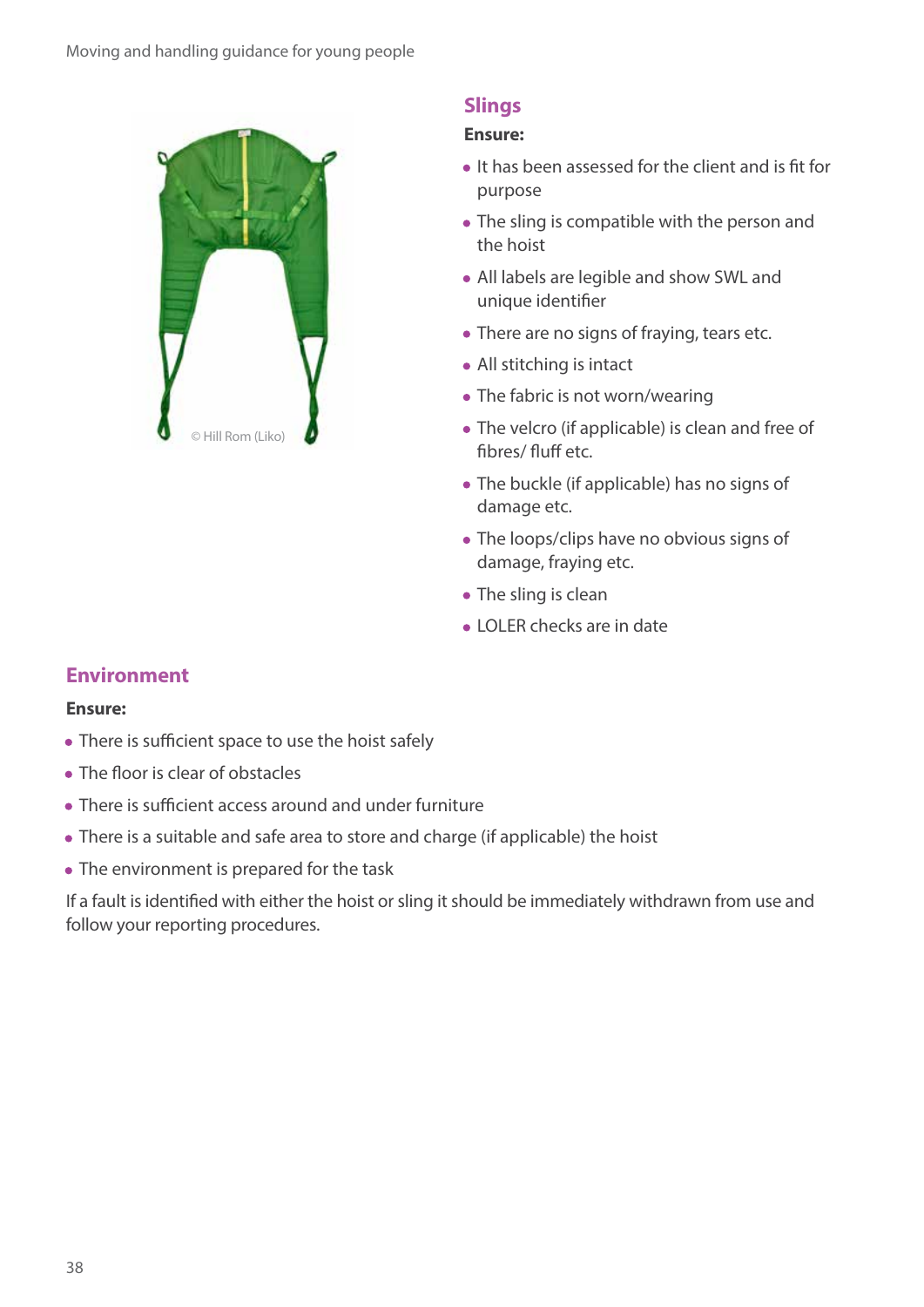#### **General guidance - Good practice**

#### **For all hoisting tasks**

- Do not use the hoist/sling unless you have had the necessary training
- Read the handling/hoisting plan and ensure it is current and relevant
- Familiarise yourself with the hoists emergency lowering systems
- All hoisting tasks should be performed with two carers (unless otherwise risk assessed)
- Communicate with all involved in the task at all times
- Ensure safety and comfort of person at all times
- Reassure the person at all times
- Never use the hoist as a threat
- Brakes must not be applied during the hoisting procedure (unless otherwise risk assessed)
- Any concerns regarding the equipment, task, person, environment etc., handlers must contact their manager or follow organisational procedures immediately
- Apply sling first, bring hoist in last
- Double check the sling attachments and the sling and person are in the correct position prior to raising
- Ensure the support surface is ready to receive the person
- Hoist the person just above both support surfaces to obtain sufficient clearance
- Avoid using the hoist to transport over distances, thresholds and different surfaces unless otherwise stated in the risk assessment
- Follow local policies and procedures with regard to care and cleaning of the hoist
- Place hoist on charge when not in use
- Hoists and slings must not be adapted or misused

#### **Additional guidance for mobile hoists**

• Control the descent of the spreader bar and lower to the level of the person's chest or below for sling attachment

#### **Additional guidance for ceiling track/ overhead hoisting systems**

- The motor should be directly overhead, ensure the lifting tape is vertical to the lift to avoid wear and tear and/or malfunction
- Elevate the spreader bar to its highest position when not in use
- Return the hoist to its docking station for charging when not in use
- Ensure the tracking is clear of obstructions
- Be familiar with how freely the motor moves on the tracking
- A safe way of transporting and attaching the lifting pod should be developed and followed

#### **Additional guidance for bath hoists**

- Please ensure that all staff are fully trained on that specific bath hoist and with the equipment in the bathrooms i.e. height adjustable baths etc.
- Risk assess the environment, noting wet floors, ventilation and space available. Soaps, oils, talc and other bathing products may make surfaces slippery and affect the use of equipment
- Check the temperature of the water
- Application of lap straps (if risk assessed for use) - Ensure correct fitting of lap strap
- Use identified method of getting person on bath hoist i.e. independently, hoisting
- Do not leave the person unattended
- Ensure two staff are present at all times
- Mobile hoists may also be used for bathing see mobile hoist guidance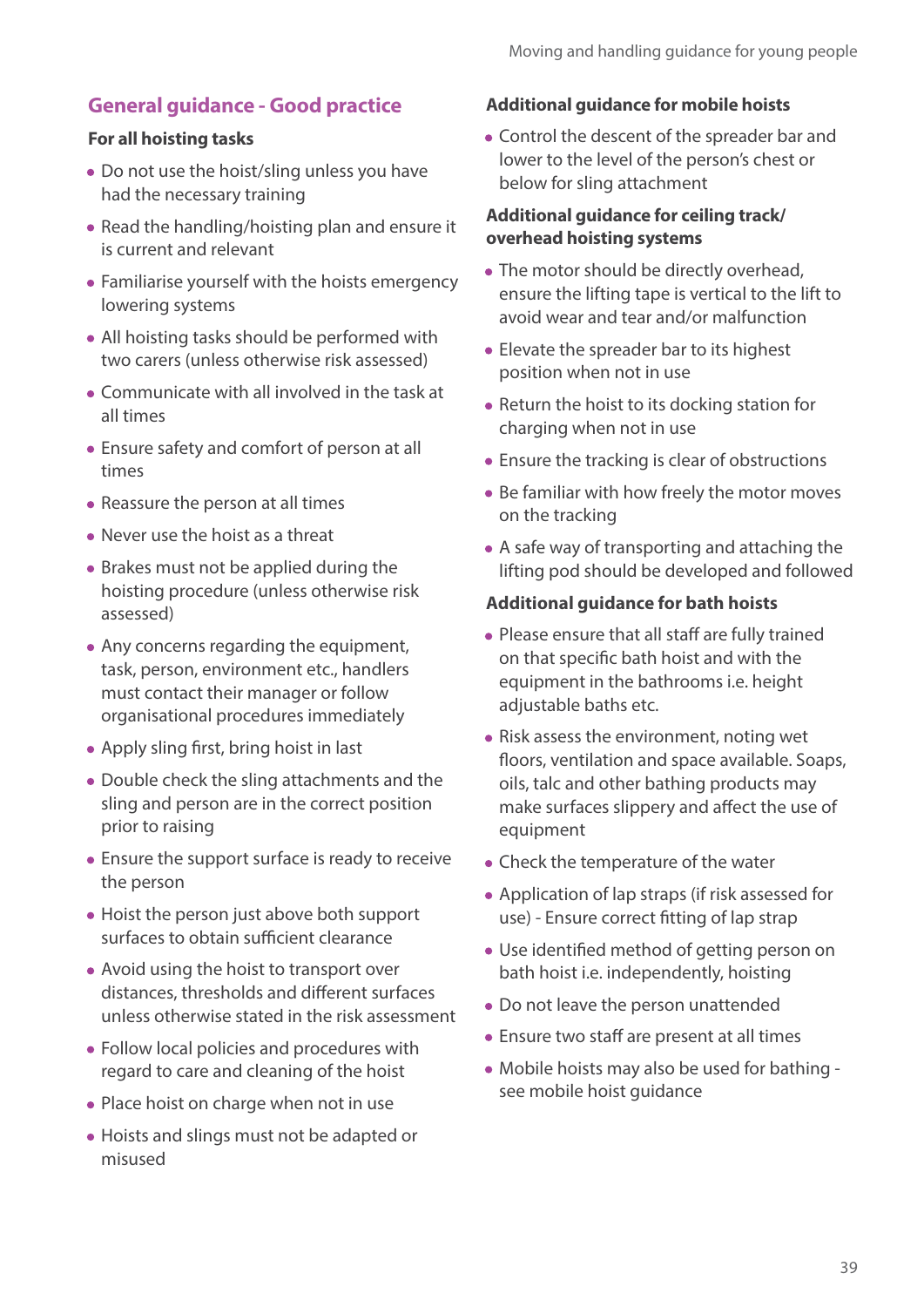#### Moving and handling guidance for young people



This sling cannot be used as the weight limit and serial number **cannot** be read.



The label has started to fray and therefore the sling **cannot** be used.



This sling has a hole in the material and the sling **cannot** be used.



The stitching on the main part of the sling is undone therefore the sling **cannot** be used.



the size and weight limit clearly visible. This sling **can** be used.



The loops are being pulled taut and are likely to tear the stitching, meaning the sling would not be able to be used

The loops are being held loosely so the stitching can be checked

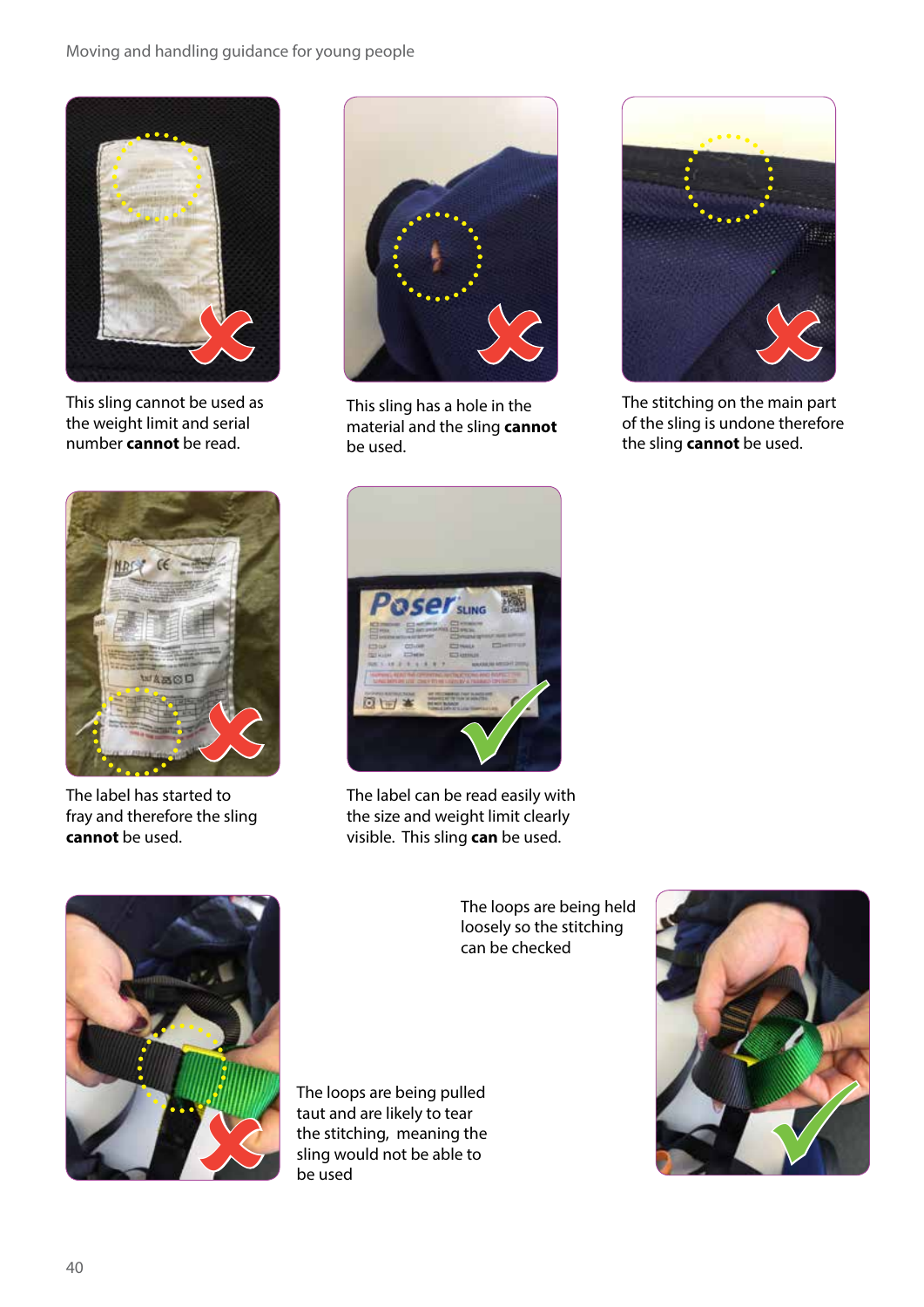#### **Flow chart for using hoists and slings**